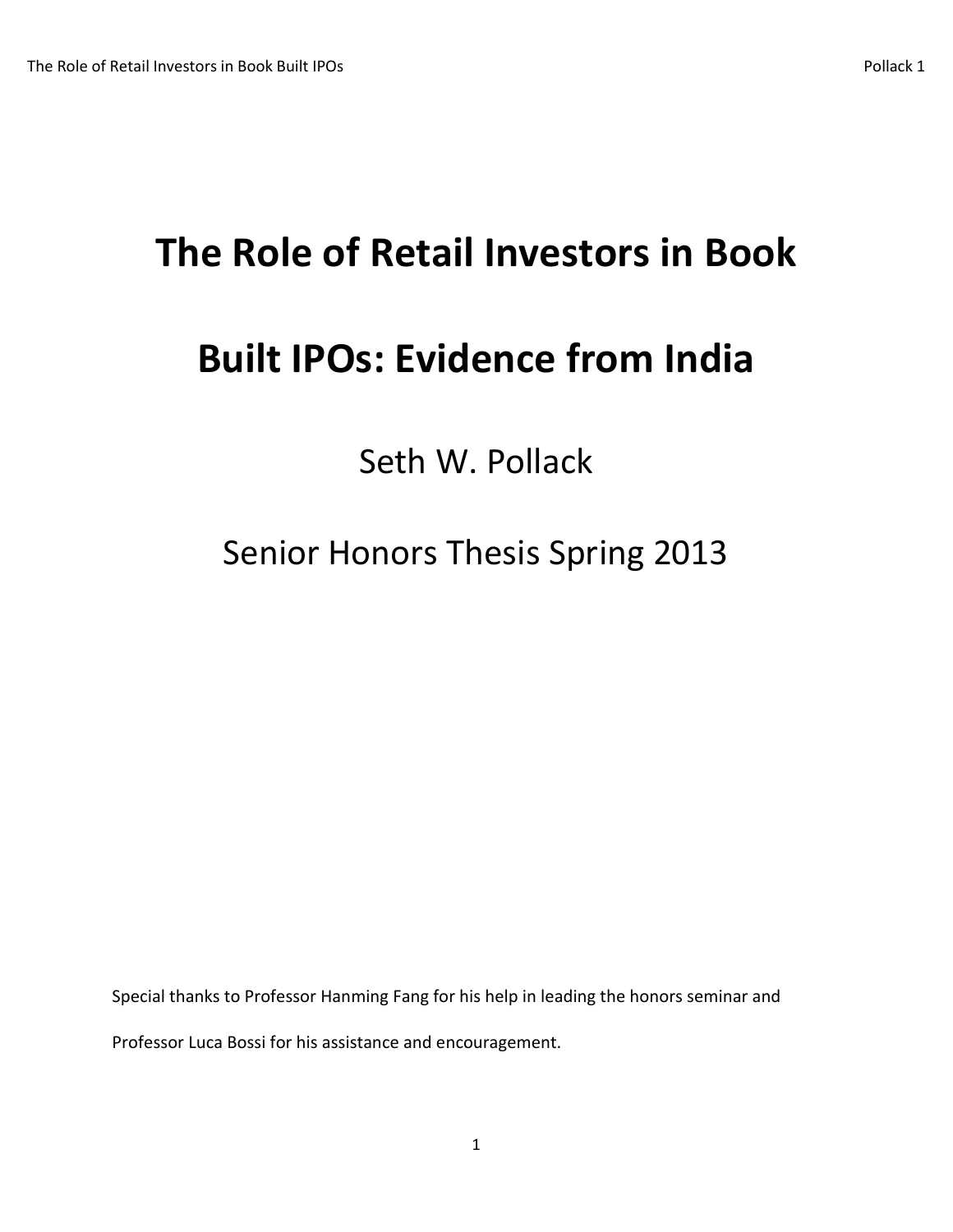It is a widely observed phenomenon that IPOs tend to be oversubscribed with total bids greatly exceeding the shares available for purchase; moreover, most investors acknowledge that they must accordingly inflate their bids given the expectation of rationing. The current literature has not considered the effects of inflated bids or overbidding in equilibrium of a book built IPO with both informed and uninformed bidders, while then using the equilibrium to predict underpricing. This paper proposes an IPO economic model in which Bayesian equilibrium can occur in a book built IPO with both oversubscription of aggregate shares and overbidding of individual demand. The paper also makes a conjecture about the potential link between subscription data and underpricing. Empirically, this paper tests if the conclusions of the economic model are consistent with the Indian IPO market for finding equilibrium and predicting underpricing. Finally, this paper will show that retail investors are both vital for stability and secondary performance in a book built IPO.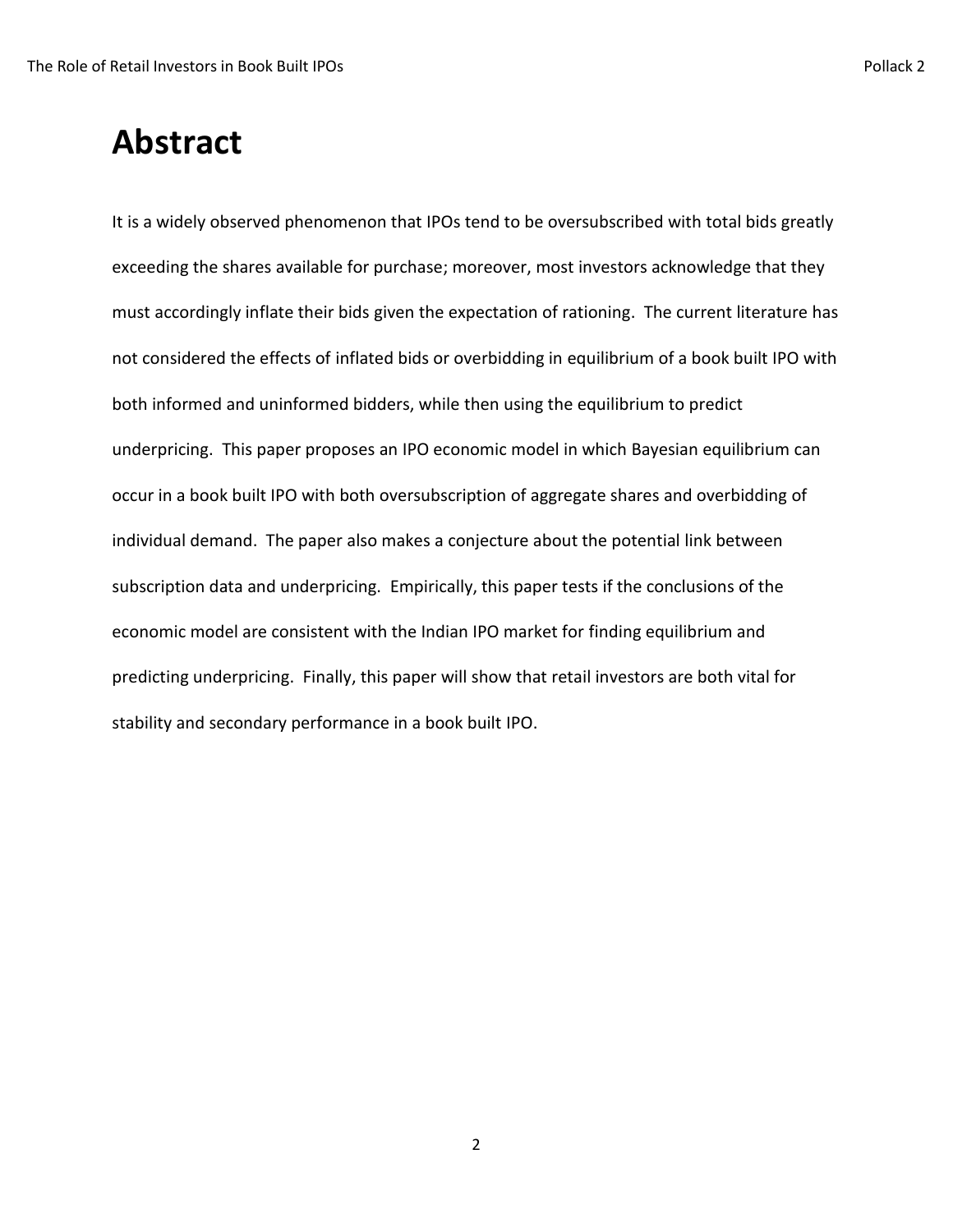## **I: Introduction**

During the summer of 2012, the social media giant Facebook went public. Despite extraordinary levels of media coverage, reports of investor demand exceeding the number of shares available by five-fold,<sup>1</sup> and claims of a "retail investor craze",<sup>2</sup> the stock drastically underperformed expectations. By the end of the first week, Facebook's stock had fallen nearly 20%, and bankers and investors were left questioning the IPO process. Was the underperformance of the Facebook IPO inevitable despite the supposedly high level of investor (notably retail) interest? Or, was the underperformance simply an anomaly unique to Facebook's high profile?

In order to better understand the mechanisms underlying the IPO process, this paper will seek to combine auction theory with empirical observations related to the Indian IPO market in order to challenge and improve upon the current literature. In particular, the current literature has shown that given an expectation of rationing in fixed price auctions due to aggregate oversubscription of total shares, bidders have an incentive to overbid, or overstate their individual demand for shares at the final price.<sup>3</sup> However, the literature has not considered the effects on Bayesian equilibrium in a book building setting with public bidding and price discovery due to banker-investor interaction. Moreover, the literature has not analyzed these potential side effects on predicting share underpricing – namely whether subscription data matches these predictions. Lastly, the literature has failed to consider how

 $\overline{\phantom{a}}$ 

<sup>1</sup> http://online.wsj.com/article/SB10001424052702303822204577468931105122266.html

<sup>2</sup> http://www.reuters.com/article/2012/05/16/facebook-retail-idUSL1E8G9KSI20120516

 $^3$  Parlour and Rajan (2005) and Grimm, Kovarik, and Ponti (2007)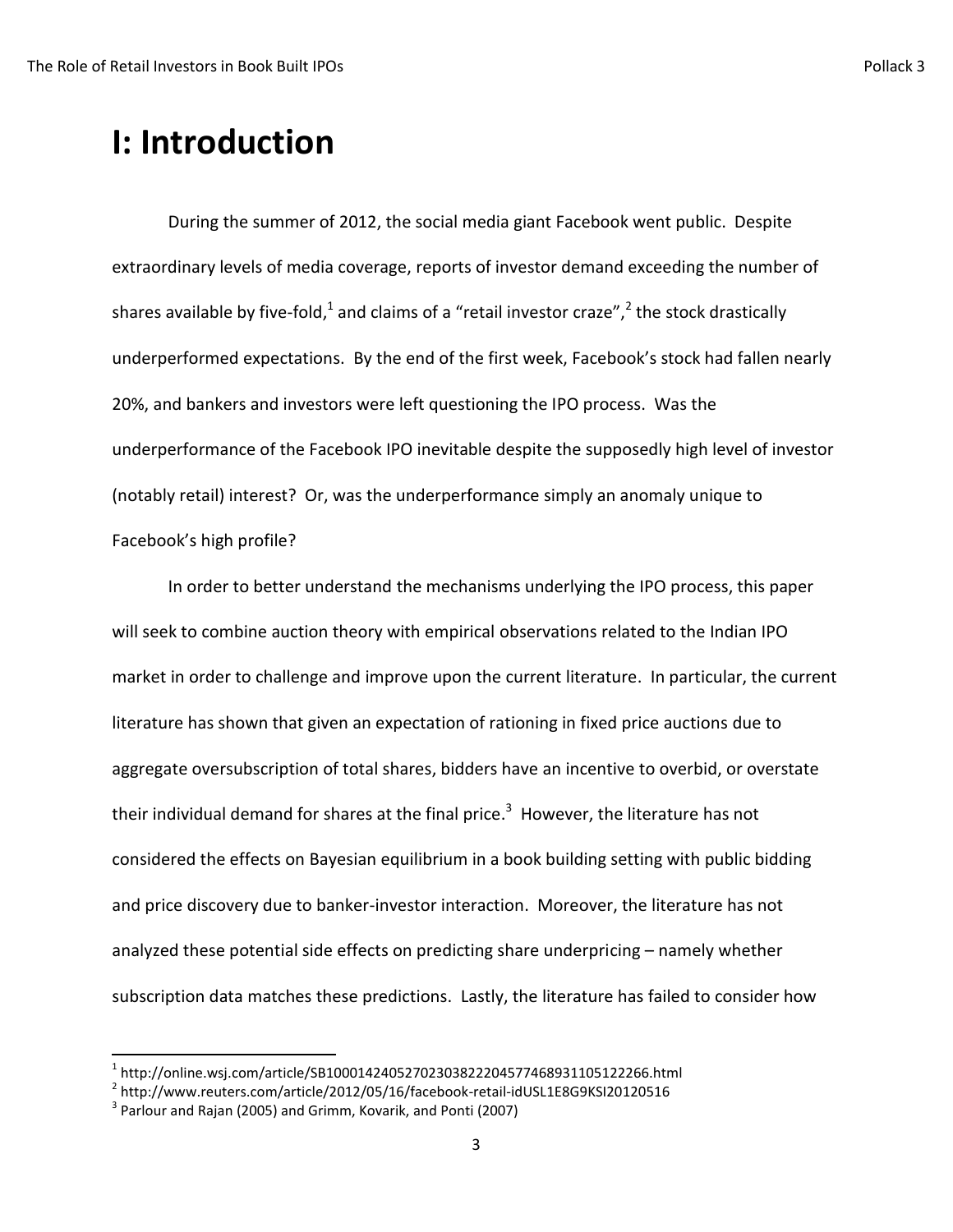bidders (institutional and retail) with different degrees of private information could alter the equilibrium bidding outcome and secondary performance.

Accordingly, this paper will attempt to reengineer the IPO model of rationing put forth by Parlour and Rajan (2005), with insight from the model of Grimm, Kovarik, and Ponti (2007). The new model will attempt to show that oversubscription, an empirical trait of IPOs, and overbidding, a commonly acknowledged bidding strategy, can both exist simultaneously in a bidding equilibrium. This paper will then attempt to show that the conclusions of the theoretical model are consistent with the broader literature on IPO mechanisms and IPO underpricing. Finally, this paper will show that these conclusions also apply specifically for the Indian IPO market and then test for their presence with the given Indian IPO data, while looking for any possible predictions of underpricing.

In contrast to Khurshed, Pande, and Singh (2009), I will not treat all oversubscription as proof of unmet demand. Rather, I will use the model to understand how and when subscription data can predict secondary performance. Moreover, I will attempt to disprove Chiang, Qian, and Sherman's (2010) conjecture that return chasing and overbidding by retail bidders can lead to instability in IPOs. Instead, I will show that retail investors are vital for both stability and secondary performance in book built IPOs, and their access to IPOs should likely be expanded and not restricted as Chiang, Qian, and Sherman contend.

## **II: Literature Review**

#### **A: Auction Theory**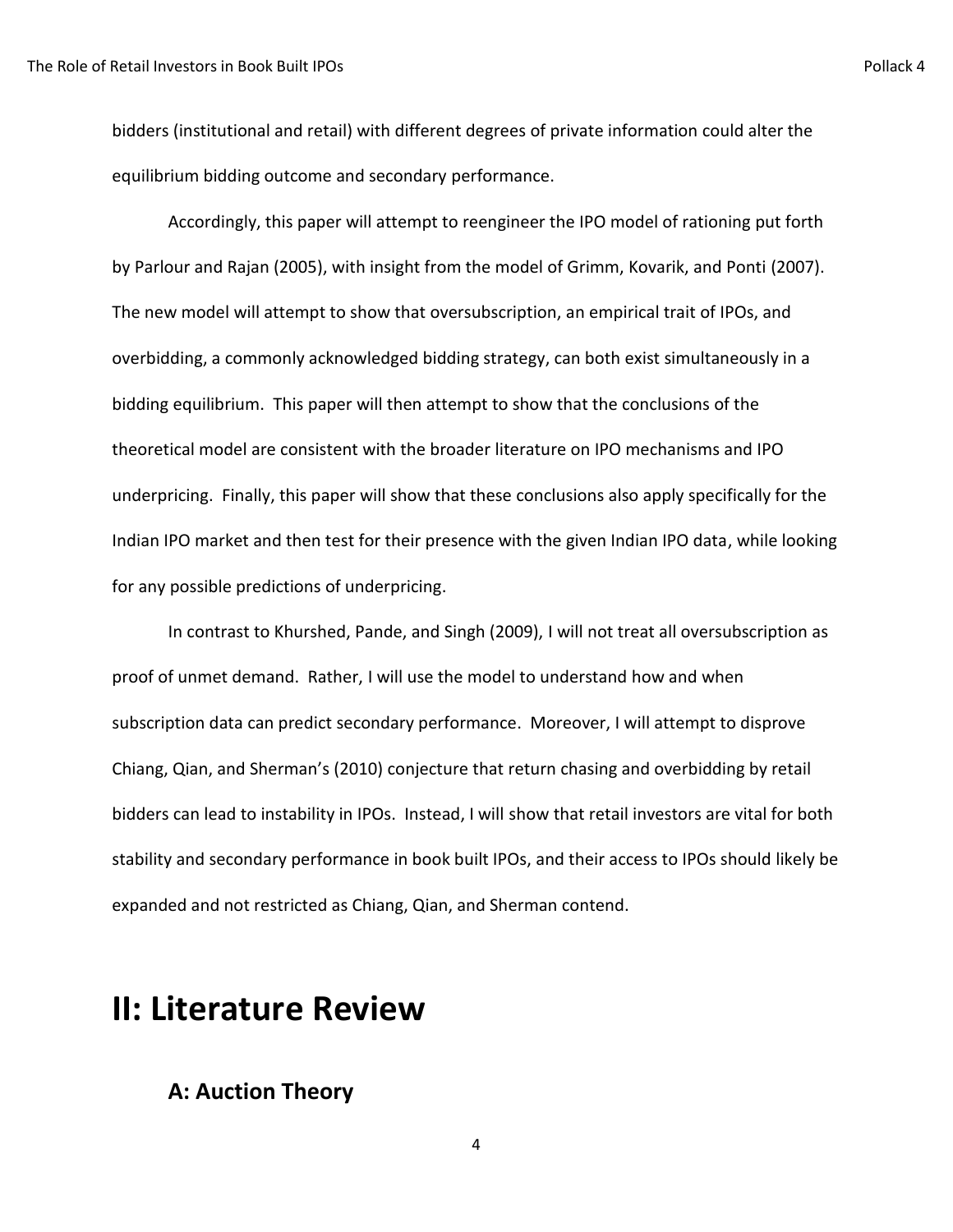Auctions with fractional shares in which bidders demand multiple units were first considered by Wilson (1979). In these auctions, bidders submit prices for different numbers of shares, and the seller then sets the clearing price. Wilson compared the share auction to the traditional unit auction with only one good available. Wilson famously concluded that "a share auction is subject to manipulation by bidders" (p. 676). Examining cases with and without proprietary information, Wilson consistently found that in multi-unit share auctions, bidders were able to alter their strategies to lower prices.

The literature continued to develop for these divisible good auctions with bidders competing on both price and quantity. The topic became especially popular as the U.S. Treasury started experimenting with various auction styles in the 1980s and 1990s. The Treasury had sought to limit the cornering of securities in the hands of a few large banks and investors by limiting bid sizes to prevent overbidding; traditionally, securities were allocated on a pro-rata basis at the stop-out or clearing yield. Moreover, the Treasury switched to a uniform price auction in place of a discriminatory price auction.<sup>4</sup> Traditionally, there had been two arguments in favor of the uniform price auction. First, Friedman (1960) argued that discriminatory pricing discourages uniformed bidders because of the winner's curse; this would allow for a few large bidders to collude. Second, McAfee and McMillan (1987) demonstrated that a second price auction tends to yield more revenue for risk neutral bidders because it helps lower the effect of the winner's curse and thus leads to more aggressive bidding. However, Back and Zender (1993) found that these assumptions about the second price auction do not necessarily extend to multi-unit auctions. They argue that in multi-unit auctions bidders

 $\overline{\phantom{a}}$ 

<sup>4</sup> http://www.treasurydirect.gov/indiv/research/history/histmkt/histmkt\_auctions.htm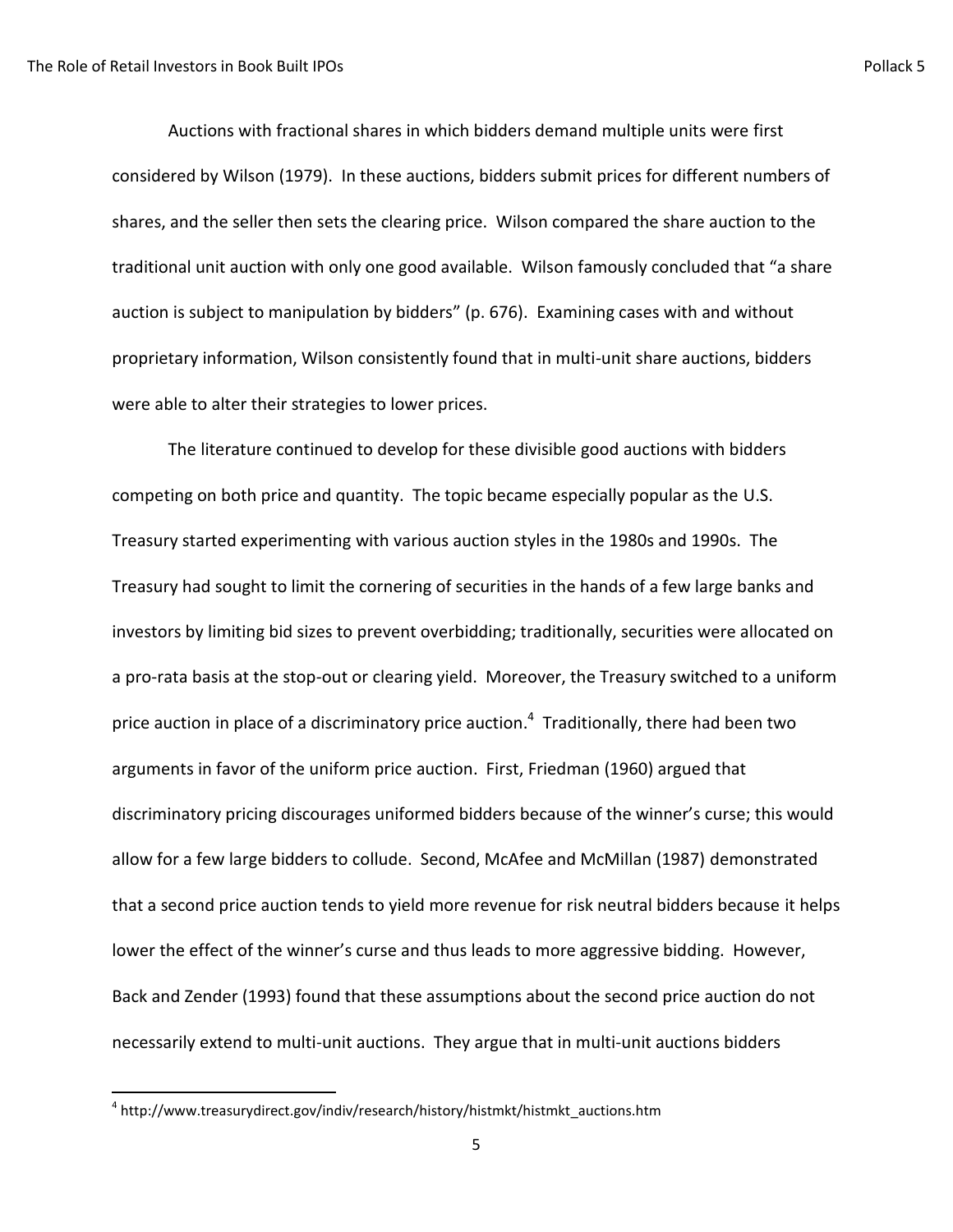consider marginal cost rather than price, so bidders actually submit steep demand curves. In effect, this leads to lower prices and collusive-like outcomes; thus, the conclusions in favor of the second price auction over the discriminatory auction do not generalize. Continuing upon this research, Wang and Zender (2002) examined from a game theory perspective the differences between a uniform price auction and a discriminatory auction for a divisible good. They concluded that with symmetric bidders, the strategic bidding aspect of the uniform price auction leads to lower expected revenue compared to the discriminatory auction. However, if bidders are risk averse, then certain equilibrium can lead to higher expected revenue in the uniform price auction. Although this literature never focused exclusively on IPOs, it laid the groundwork for considering the effects of bid manipulation in all divisible good auctions.

In the case of a fixed price auction, there is the potential for rationing to occur if aggregate demand exceeds aggregate supply. In a study of United Kingdom IPOs, Cornelli and Goldreich (2001) found that bidders on average were allocated half of their bids, but this seems to violate all theories of profit maximization by the book runners. Nevertheless, Parlour and Rajan (2005) considered whether different allocation rules could potentially increase revenue in a one-shot book building model. However, they actually found that rationing reduces the effect of the winner's curse and may in fact increase seller revenue. Parlour and Rajan concluded that "oversubscription and rationing are not prima facie evidence that the issue price was suboptimal, and the issuer could have raised more revenue" (p. 34). Moreover, they determined that investor demand depends on the investor's anticipation of the allocation mechanism. Under a system of pro-rata rationing, all bidders, including low signal investors, bid higher than they would in the absence of rationing. As the level of rationing increases, the seller must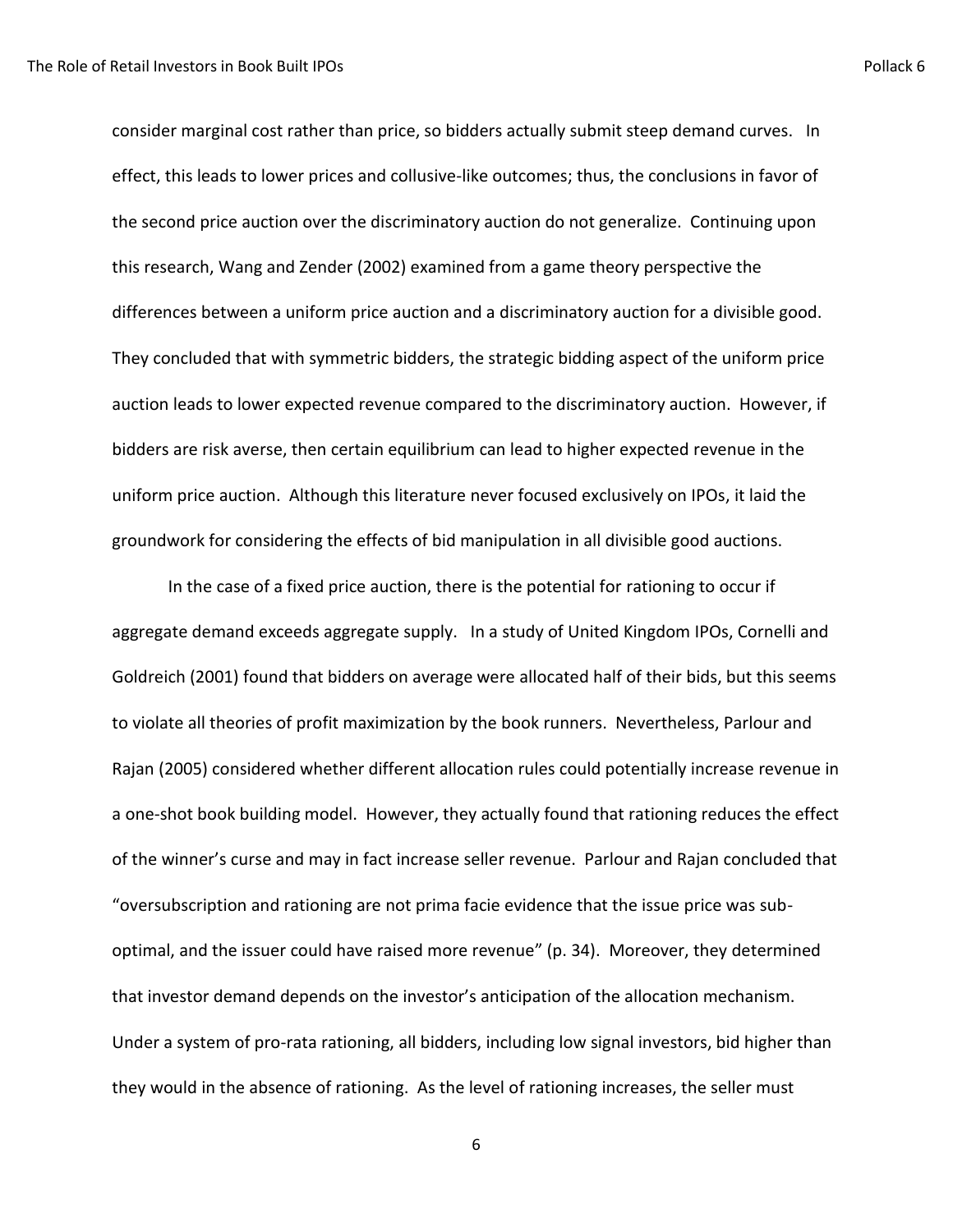increasingly allocate shares to low signal investors, leading to a potential trade-off with the level of rationing. Building upon the model of Parlour and Rajan, Grimm, Kovarik, and Ponti (2007) designed a model for repeated fixed price auctions. Grimm, Kovarik, and Ponti concluded that in cases with uncertain demand, "in equilibrium bidders overstate their true demand in order to alleviate the effects of being rationed" (p. 402). Most importantly, they found that in cases where prices are low relative to the values of bidders, bidders will overstate their demand relatively more than when prices are high.

#### **B: IPO Process (Book Building vs. Auctions)**

A decision for a company to go public represents the most important decision in its financial life. Companies must decide how many shares to issue, how to price them, and then how to distribute those shares. Accordingly, typically companies will hire an outside investment bank to initiate the process and then they will consider two possible mechanisms to price and allocate the shares: auctions or book building. In an auction, the company hires a bank to help decide the number of shares, share price, and allocation rules before information on investor demand is received. Bidders then request a certain number of shares, which are then divided according to the allocation rules. Dutch auctions can also be used in which the share price is incrementally lowered until investor demand equals the supply of shares being offered. In the book building process, instead, the underwriting bank goes on roadshows to present the company to investors. They collect individual levels of interest and then set the price accordingly. After receiving orders at the final price, the bank has the ability to allocate a specific number of shares to any investors. Thus, unlike the pure fixed price auction, a book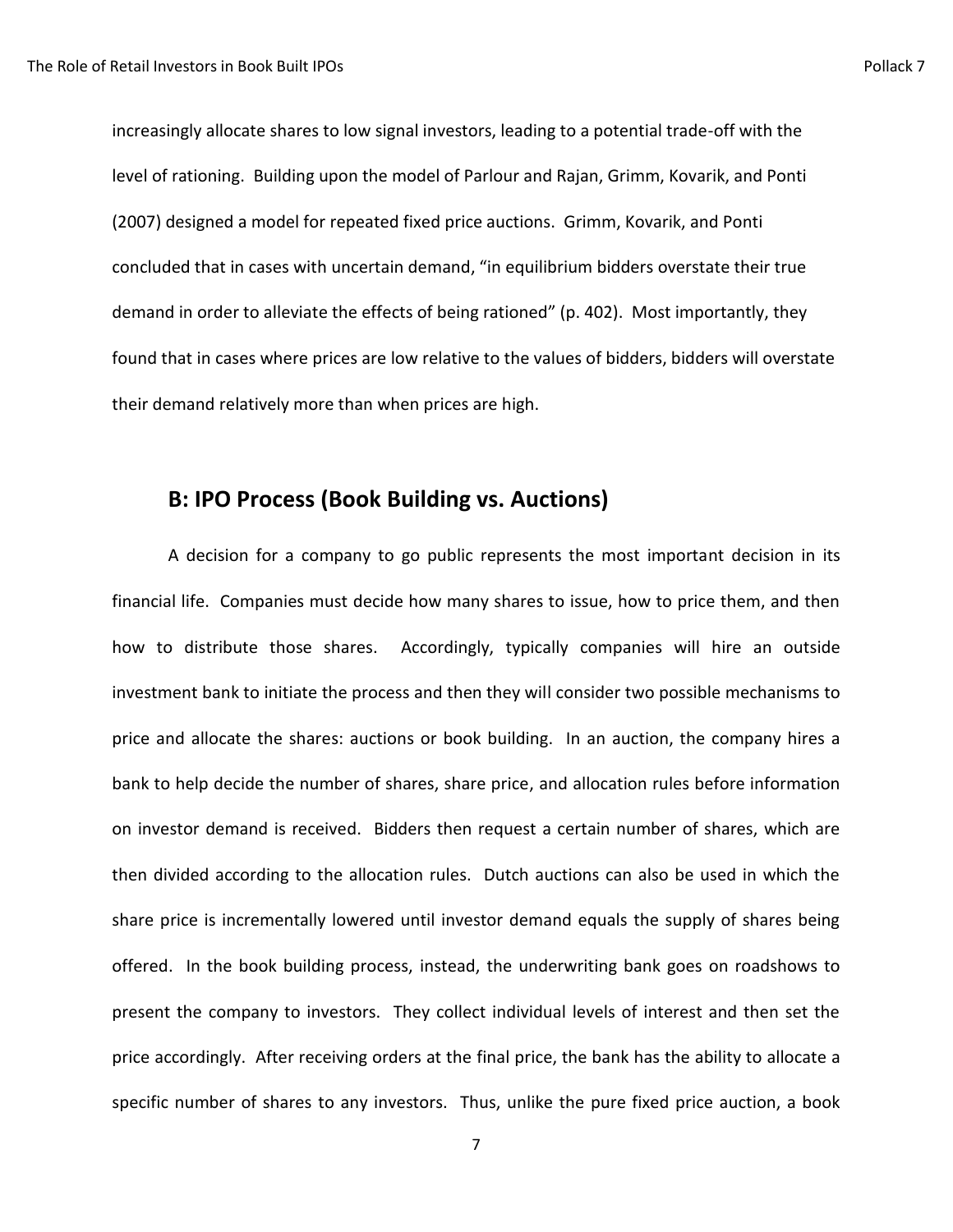built IPO includes both discretionary allocation and a dynamic process of price setting between the bankers and the investors.

In recent years, book building has become the primary method of conducting an IPO in most countries (with the notable exceptions of Israel and Taiwan). Even though many countries allow both processes, book building still tends to be the most popular choice for several reasons. Sherman (2000) argues that the flexibility to allocate shares allows underwriters to "lower the excess returns of uniformed investors, thus lowering the required level of underpricing" (p. 698). Moreover, Sherman (2005) believes that the riskiness of the auction (the bank must sit back and wait for orders) leads to the potential for undersubscription and overpricing. Finally, Sherman (2005) argues that there may simply be an adverse selection issue. Companies that choose the auction avoid the thorough scrutiny of investors during the book building process. Thus, Sherman (2005) concludes that when a small, relatively unknown company elects for the auction process, investors may interpret it as a signal that the issuer wants to discourage the thorough scrutiny of the book building process. Although most countries have switched entirely to the book building process as the most common form of offering, the strategic aspects of bid manipulation in a fixed price auction still apply to book building when allocation occurs on a pro-rata basis.

#### **C: IPO Underpricing and Oversubscription**

It has been well documented that IPOs tend to exhibit abnormally high first day returns upon listing – otherwise known as underpricing. There are several prominent theories for the causes of underpricing. According to the adverse selection theory, Rock (1986) argues that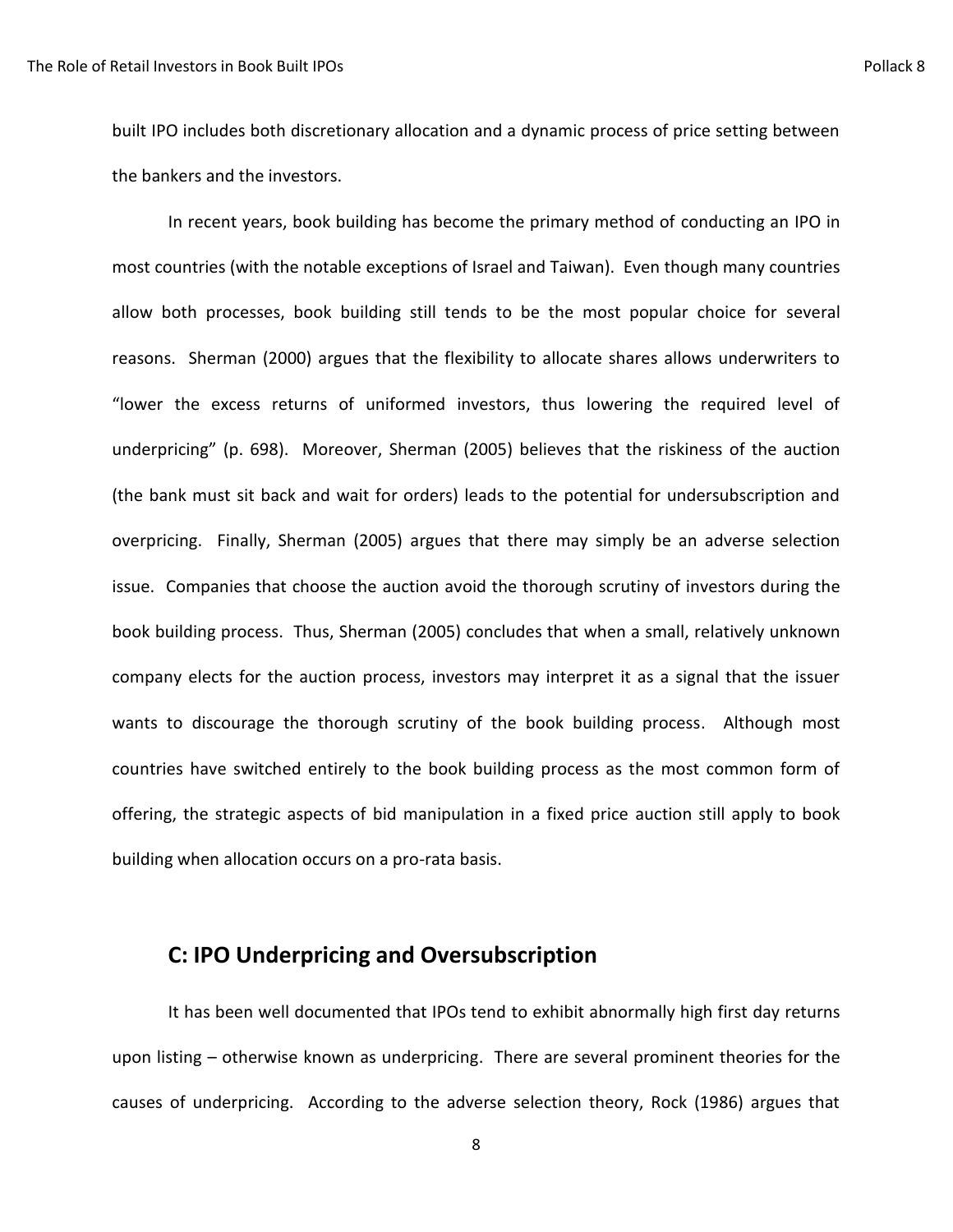informed investors and the investment bank know the true value of the stock and uniformed investors invest randomly. Banks must then underprice IPOs to gain demand from uninformed bidders or risk having insufficient demand from uninformed investors. According to the principal-agent theory, Eisenbeis and McEnally (1995) argue that firms must rely on investment banks to determine their true value. The issuing firm must then "leave money on the table" for the investment bank to have an incentive to participate. A third theory from Benveniste and Spindt (1989) argues that allocation allows underwriters to extract private information from investors. In turn, Hanley (1993) argues that underpricing allows banks to compensate informed investors for helping in the pricing process by revealing their private information. A final potential explanation from Loughran and Ritter (2002) is that underwriters substitute underpricing for fees; they are able to capture rent from the issuers which can be passed to favored clients.

According to Loughran, Ritter, and Rydqvist (1994), underpricing has occurred in all 25 countries in which IPO market data is available. However, Loughran, Ritter, and Rydqvist find that the degree of underpricing varies based on the mechanism of the IPO and the country. Moreover, IPOs in all countries have been associated with large levels of oversubscription such as in the study by Brennan and Franks (1997) for the United Kingdom. To explain the oversubscription, Chowdhry and Sherman (1996) have argued that information leakages occur between the setting of the offer price and the issue closure. The information leakage can include rumors about market demand, company performance, or investor sentiment. Chowdhry and Sherman believe this leads investors, who may have been previously uniformed, "to realize that the offer price is 'too low'" (p. 361). They conclude that information leakages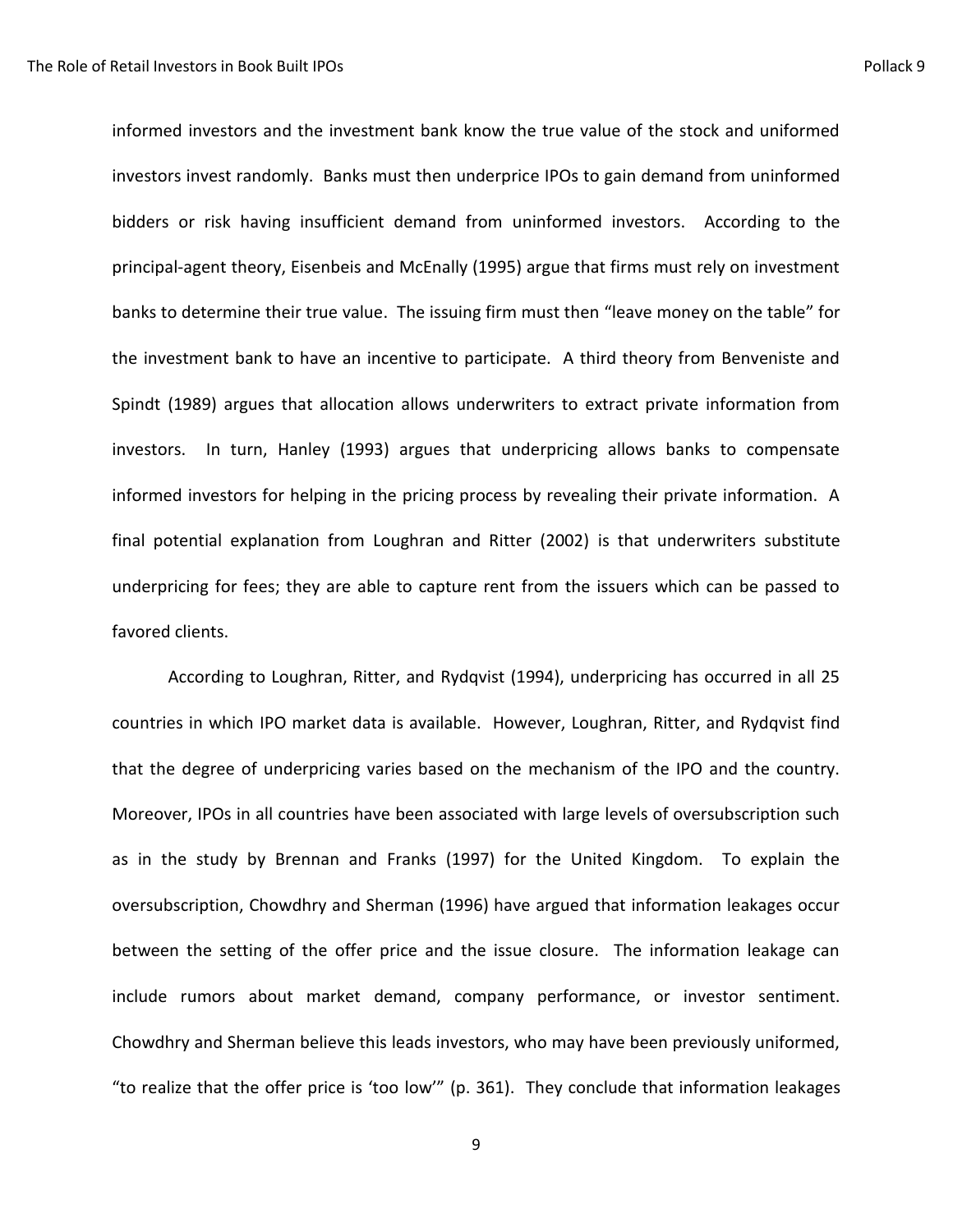should lead to two extremes: IPO failure if the price is 'too high' and high levels of oversubscription if the price is 'too low.'

Additionally, the results have been mixed as to the relationship between the IPO mechanism and underpricing. Theoretically, book building may allow for greater underpricing as banks can dispense high profits to favored investors. Accordingly, studies by Hanley and Wilhelm (1995) and Aggarwal, Prabhala, and Puri (2002) find that underpricing occurs more as a greater proportion of shares are allocated to institutional investors. Similarly, Derrien and Womack (2003) find that auction procedures in France tend to lead to lower levels of underpricing. However, Sherman (2000) argues that greater flexibility in allocation during book building should lead to lower underpricing. Accordingly, Ljungqvist, Jenkinson, and Wilhelm (2003) find that book built issues do not show any less underpricing than auctions. Moreover, Kutsuna and Smith (2003) find that book building reduces underpricing for well-established Japanese firms. Thus, despite many misconceptions about book building as a tool of cronyism, book building may be a more efficient IPO mechanism under certain conditions.

## **III: Economic Model**

I will now build a game representing the book built IPO. The goal of the model is to determine if a bidding equilibrium can exist with oversubscription of aggregate shares and overbidding of individual demand. In the game, there are two sets of players: bankers and investors (or bidders). Both are involved in an IPO with pro-rata allocation of shares and publicly visible bidding activity over a period of time. (It will be assumed that all bidders have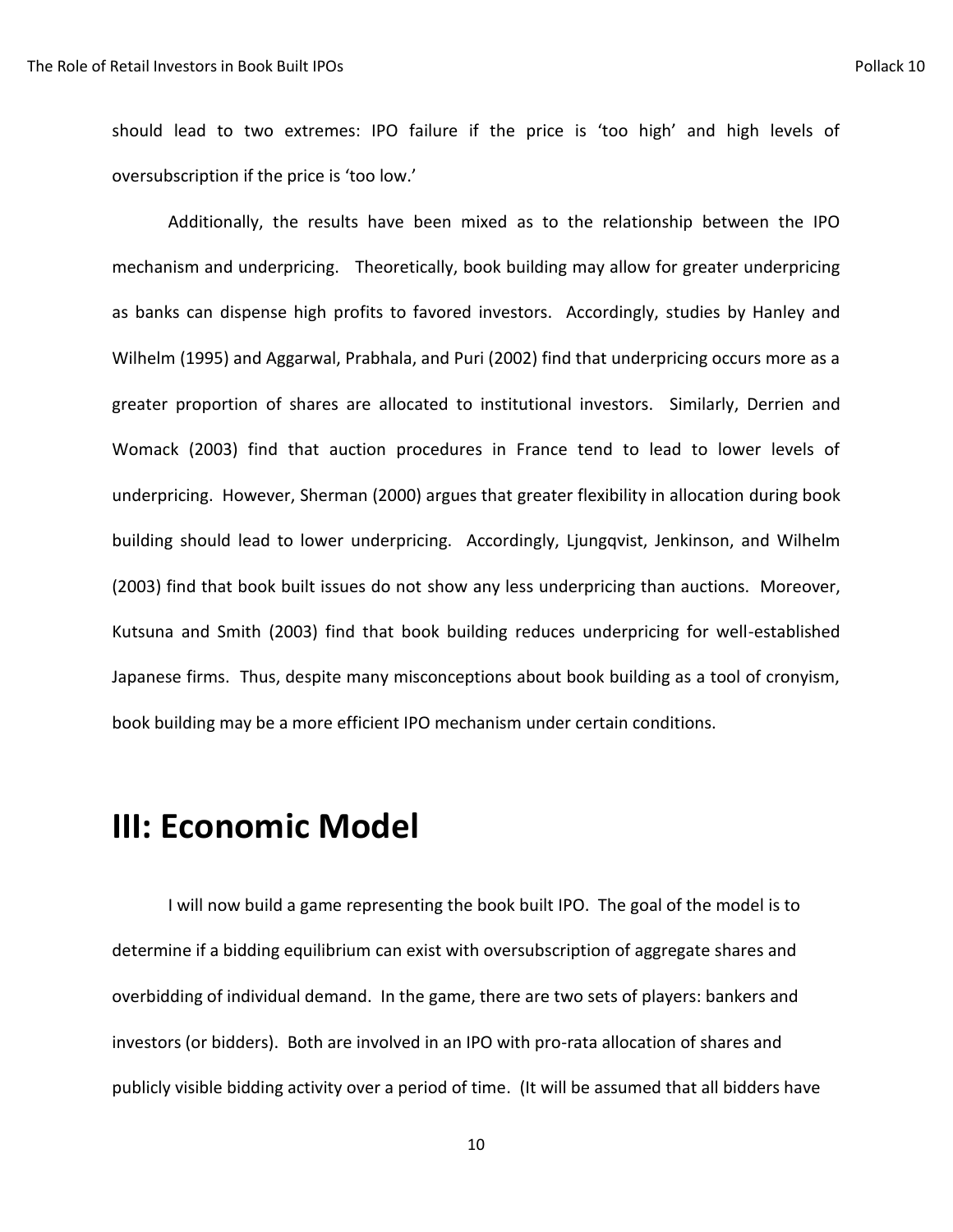time to submit all the bids they wish.) These assumptions allow for empirical testing within the Indian IPO market. Given the literature on the strengths of book building as a tool for price discovery and not cronyism, these assumptions seem plausible for most countries. The bankers meet frequently with the investors during roadshows leading up to the actual IPO in order to gauge investor interest. The bankers work to determine the number of shares to be made available and then the price of the shares. They determine the range of appropriate prices before the listing and then close in on the final price throughout the listing process. The bankers' main objective is to ensure that the IPO closes in equilibrium with at least full subscription for all shares; anything less is considered a failure to effectively price the shares.

On the other side, investors are seeking to maximize their own utility, which depends on both their demand for shares and their expectation of secondary share performance or underpricing. Qualitatively, the bidders' utility would be increasing in both aspects. Their individual demand for shares (d) is effectively set by the pricing of the bankers, so they will each attempt to receive shares between 0 and d. The total number of shares to be issued will be normalized to one, so d is a fraction of the total shares available. It will be assumed that the bankers would not want any single investor to corner the market, so d will be set as less than one by assumption.

The expectation of underpricing can be taken as either exogenous or endogenous. In the case of the former, each bidder would then only choose to maximize the number of shares he receives and thus seek to receive the number of shares equal to his demand. Moreover, assuming perfect competition, no single investor can change the secondary performance of the shares. In the case of the latter, the expectation of underpricing would likely never be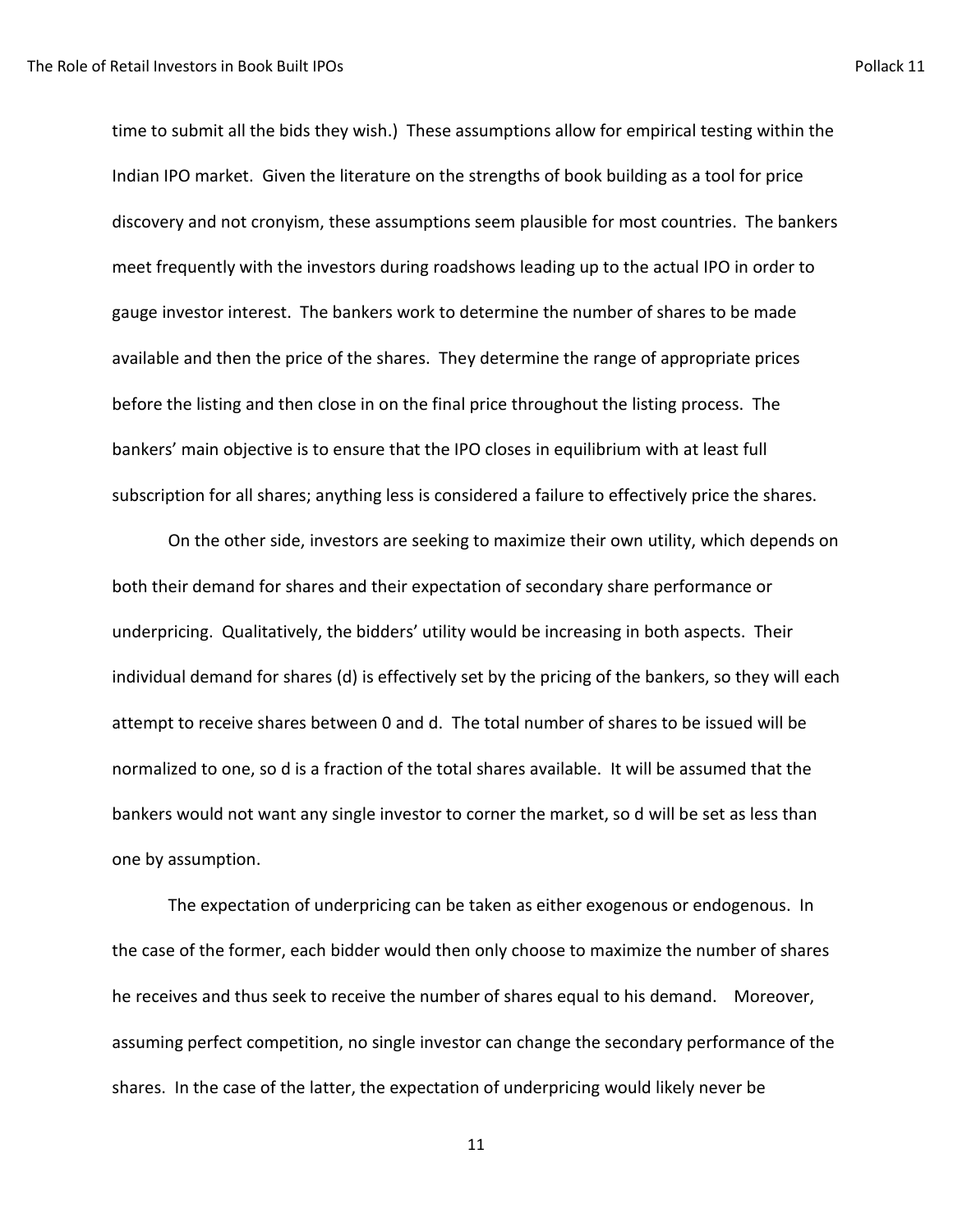decreasing on demand, so each bidder's maximum utility would still arise by receiving the number of shares equal to his demand. Additionally, it is irrelevant for the qualitative existence of equilibrium whether the bidder is risk adverse, risk neutral, or risk seeking; the shape of the utility curve will only affect the quantitative levels of the equilibrium variables. Therefore, for simplicity a linear utility function will be used such that the bidder will still seek to receive shares equal to his true demand. Finally, it will be assumed that there are N bidders each with the same demand for the shares. This is a plausible condition considering all information about each company is publicly available and shared during the road show process, so it would be expected that barring insider information all informed investors would have similar equity valuations. Lastly, it will be taken as a given that no bidder will ever bid less than his true demand; with or without rationing, it would always increase utility to bid up to his true demand.

#### **Game #1 – No Overbidding**

Player i must determine the best response bid of  $b_i$  to all other players bidding their true demand of d in order to ensure that he actually is allocated his true demand of shares.

$$
d = \left(\frac{b_i}{(N-1) * d + b_i}\right) \tag{1}
$$

The numerator of equation (1) represents the individual bid of player i, and the denominator represents the total amount of bids in the market. Thus, the ratio of the two represents the pro-rata allocation of shares to player i for the total normalized share.

$$
\frac{b_i}{d} = \frac{(N-1)*d}{(1-d)}
$$
 (2)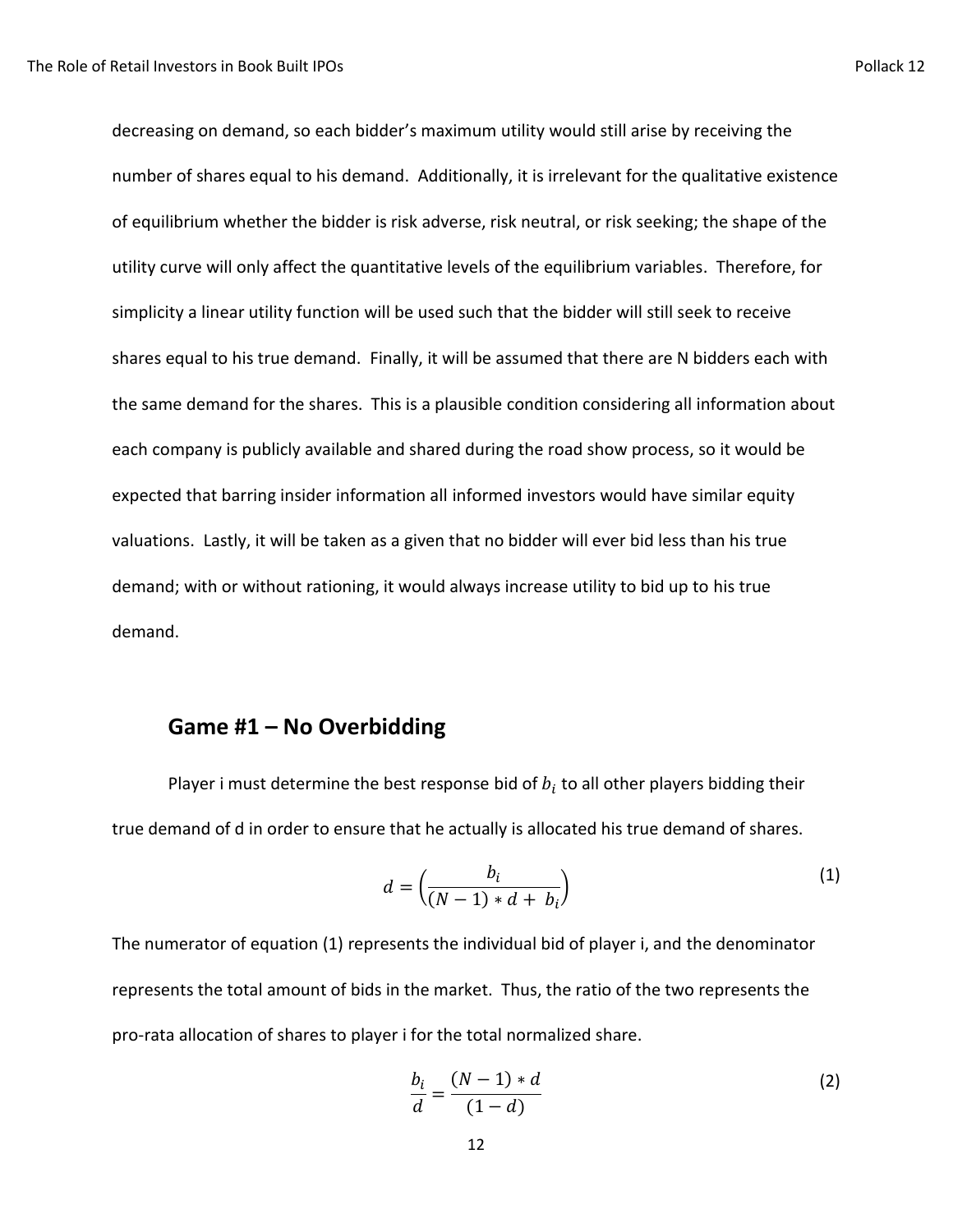Assuming that the IPO is never undersubscribed, there are two cases according to equation (2) for the relationship between player i's bid and demand. First, if the IPO is perfectly subscribed, all bidders will bid their true demand. Formally,

$$
For\;Nd=1, b_i=d
$$

Second, if the IPO is oversubscribed, all bidders will bid higher than their true demand due to an expectation of rationing. That is:

$$
For\ Nd\ >1, b_i\ > d
$$

Therefore, the bidding strategies must be modified to include players scaling their bids above their individual demand.

#### **Game #2 – Overbidding**

All players scale their demands by bidding their demand multiplied by some constant  $c \ge 1$ . Player i must determine the best response bid to scale his own true demand of  $c_i * d$  to all other players scaling their true demand by c.

$$
d = \left(\frac{c_i * d}{(N-1) * cd + c_i * d}\right) \tag{3}
$$

The numerator of equation (3) represents the individual bid of player i, and the denominator represents the total amount of bids in the market. Thus, the ratio of the two represents the pro-rata allocation of shares to player i for the total normalized share.

$$
\frac{c_i}{c} = \frac{(N-1)*d}{(1-d)}
$$
(4)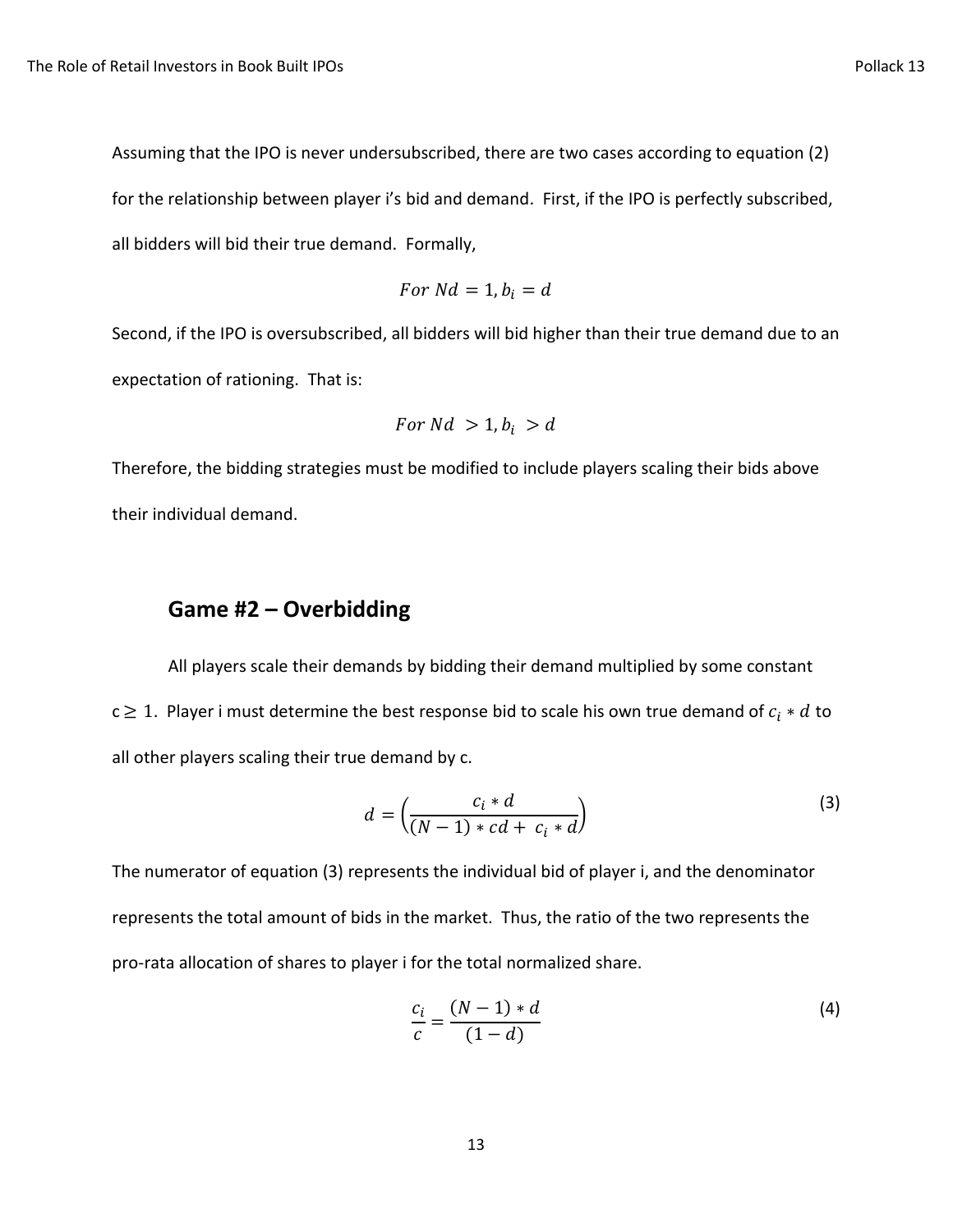Assuming that the IPO is never undersubscribed, according to equation (4) there are two cases for the relationship between player i's level of bid scaling and the other bidders' level of bid scaling. First, if the IPO is perfectly subscribed, all bidders will bid their true demand. Formally,

For 
$$
Nd = 1
$$
,  $c_i = c = 1$ 

Second, if the IPO is oversubscribed, all bidders will scale their true demand by a factor higher than all other bidders. That is:

$$
For\ Nd\ > 1, c_i\ > c
$$

In this case, it would be expected that bidders would be incentivized to keep overbidding each other, leading to the unstable outcome of all bidders bidding infinity. However, this is not observed in practice. Oversubscription is observed ubiquitously, but even the highest level of subscription observed in India since 2007 is 160.56 times oversubscribed for the total IPO. Thus, in a stable oversubscribed IPO there must be some separate disincentive to overbid that counterbalances the incentive to overbid from the expectation of rationing.

#### **Game #3 – Overbidding and Retail Imitation**

This game will introduce asymmetric information between two groups of bidders. The N bidders are the qualified institutional bidders that presumably have greater knowledge, experience, and expertise in the IPO and equity industry. As shown by Khurshed, Pande, and Singh (2009) in their study of the Indian IPO market, the early bids of institutional bidders are imitated by retail investors during the final days of the book building period. This suggests a possible cost to overbidding, which will now be included. The institutional bidders will still attempt to maximize utility and receive their own true demand; accordingly, the banks will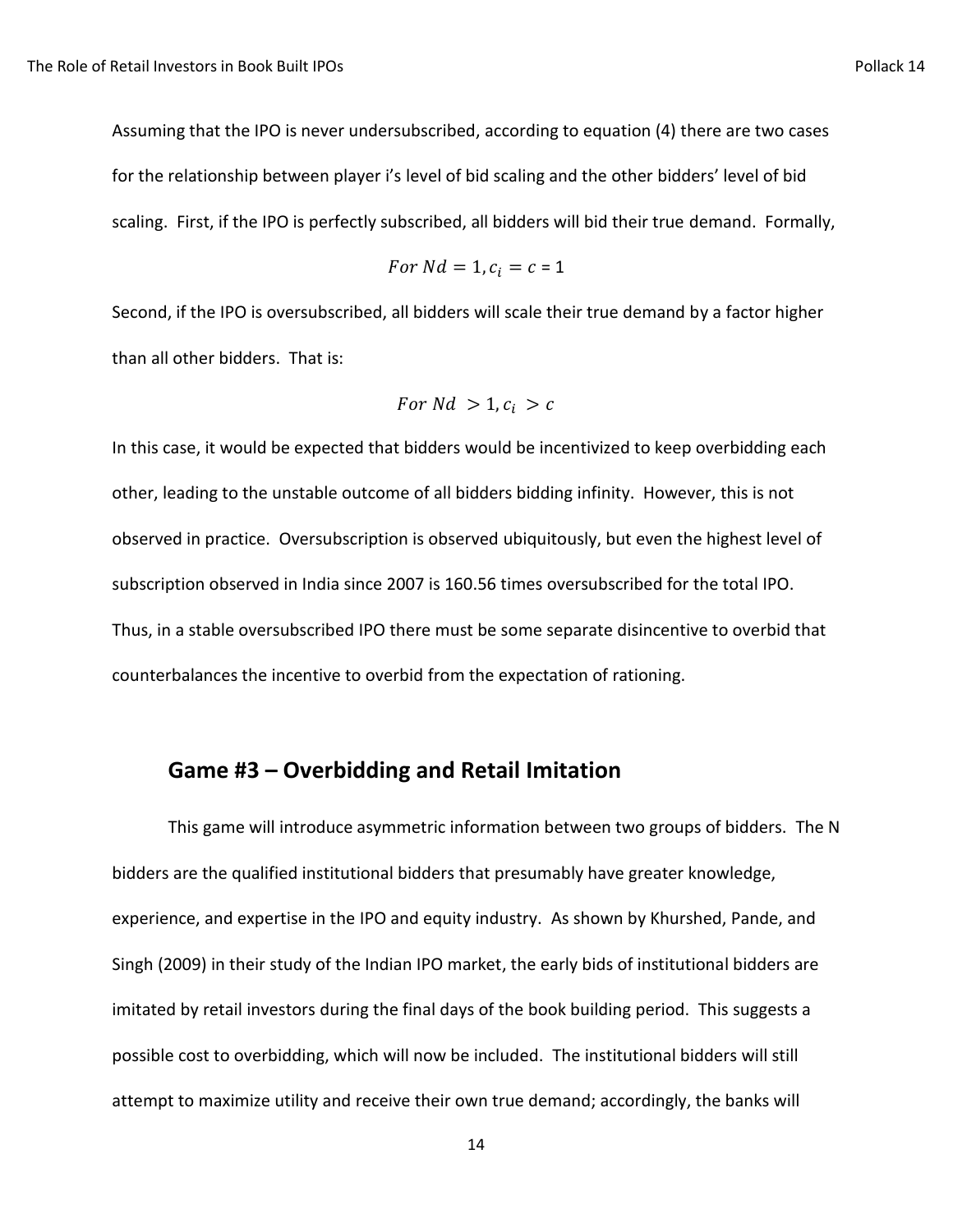have to price shares to ensure that the institutional bidders receive their true demand in order to reach a stable bidding equilibrium. This potential accommodation of institutional bidders has been shown in the literature on underpricing. Book built IPOs revolve around the relationships between the banks and large bidders. The banks extract rent from the bidders via pricing and demand and thus need to keep large bidders happy. From a platform perspective, the IPO system requires the presence of large bidders to maintain it, so the banks have a second incentive to keep large bidders happy.

The N bidders know that for the total amount that they bid, there will be a specific amount of retail bidding that occurs in response. This bidding will come at their expense as the greater level of total bidding will lead to greater rationing of their own bids. Retail bidders observe only the amount of bidding by the institutional bidders, but they do not know the true demand of the institutional bidders, which is the institutional bidders' private information; this also implies that the retail bidders cannot know the level of institutional bid scaling. These features are supported by the findings of Chiang, Qian, and Sherman (2010) for Taiwan in which the bids of institutional bidders are consistent with all assumptions of informed bidders and retail bidders "exhibit evidence of return chasing" (p. 1202). The model will start with the most general case of equation (5) with an exponential retail demand function. QIB represents the total bids for the qualified institutional bidders. RII represents the total bids for the retail individual investors. Intuitively,  $\alpha$  and  $\beta$  must both be greater than zero for the retail bidding to be increasing on the total bidding from the institutional bidders. Depending on the value of  $\beta$ , the retail bidding will increase at an increasing, constant, or decreasing rate. Formally:

$$
RII = \alpha (QIB)^{\beta} \tag{5}
$$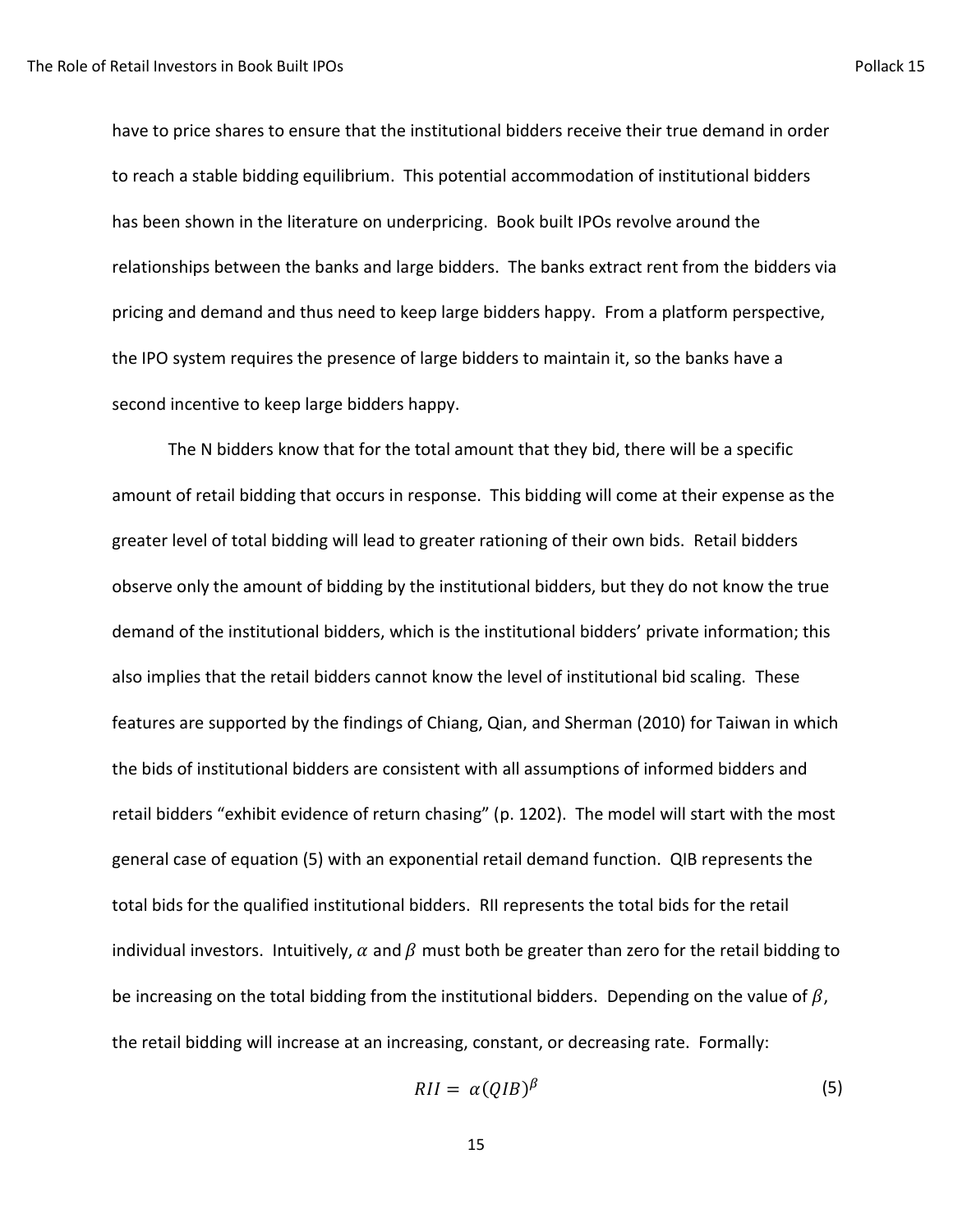$$
\frac{dRII}{dQIB} = \alpha * \beta * (QIB)^{\beta - 1} > 0 \text{ for } \beta > 0 \text{ and } \alpha > 0
$$
\n
$$
\frac{d^2RII}{dQIB^2} = \alpha * \beta * (\beta - 1) * (QIB)^{\beta - 2}
$$
\n
$$
\frac{d^2RII}{dQIB^2} > 0 \text{ for } \beta > 1 \text{ and } \alpha > 0
$$
\n
$$
\frac{d^2RII}{dQIB^2} = 0 \text{ for } \beta = 1 \text{ and } \alpha > 0
$$
\n
$$
\frac{d^2RII}{dQIB^2} < 0 \text{ for } 0 < \beta < 1 \text{ and } \alpha > 0
$$

All players scale their demands by bidding their demand multiplied by some constant c  $\geq 1$ . Player i must determine the best response bid to scale his own true demand of  $c_i * d$  to all other players scaling their true demand by c and taking into account the imitation of retail investors.

$$
d = \frac{c_i * d}{((N-1) * cd + c_i * d + \alpha((N-1) * cd + c_i * d)^{\beta})}
$$
(6)

The numerator of equation (6) represents the individual bid of player i, and the denominator represents the total amount of bids (institutional and retail) in the market – including the expected imitation of retail bidders. Equation (6) presents three possible cases for the equilibrium solution given the possible values of  $\beta$  and the constraints on c.

Case #1: 
$$
\beta = 1
$$
 and  $c \ge 1$ 

$$
\frac{c_i}{c} = \frac{(Nd * (1 + \alpha) - d * (1 + \alpha))}{(1 - d * (1 + \alpha))}
$$
(7)

Assuming that the IPO is never undersubscribed, according to equation (7) there are two cases for the relationship between player i's level of bid scaling and the other bidders' level of bid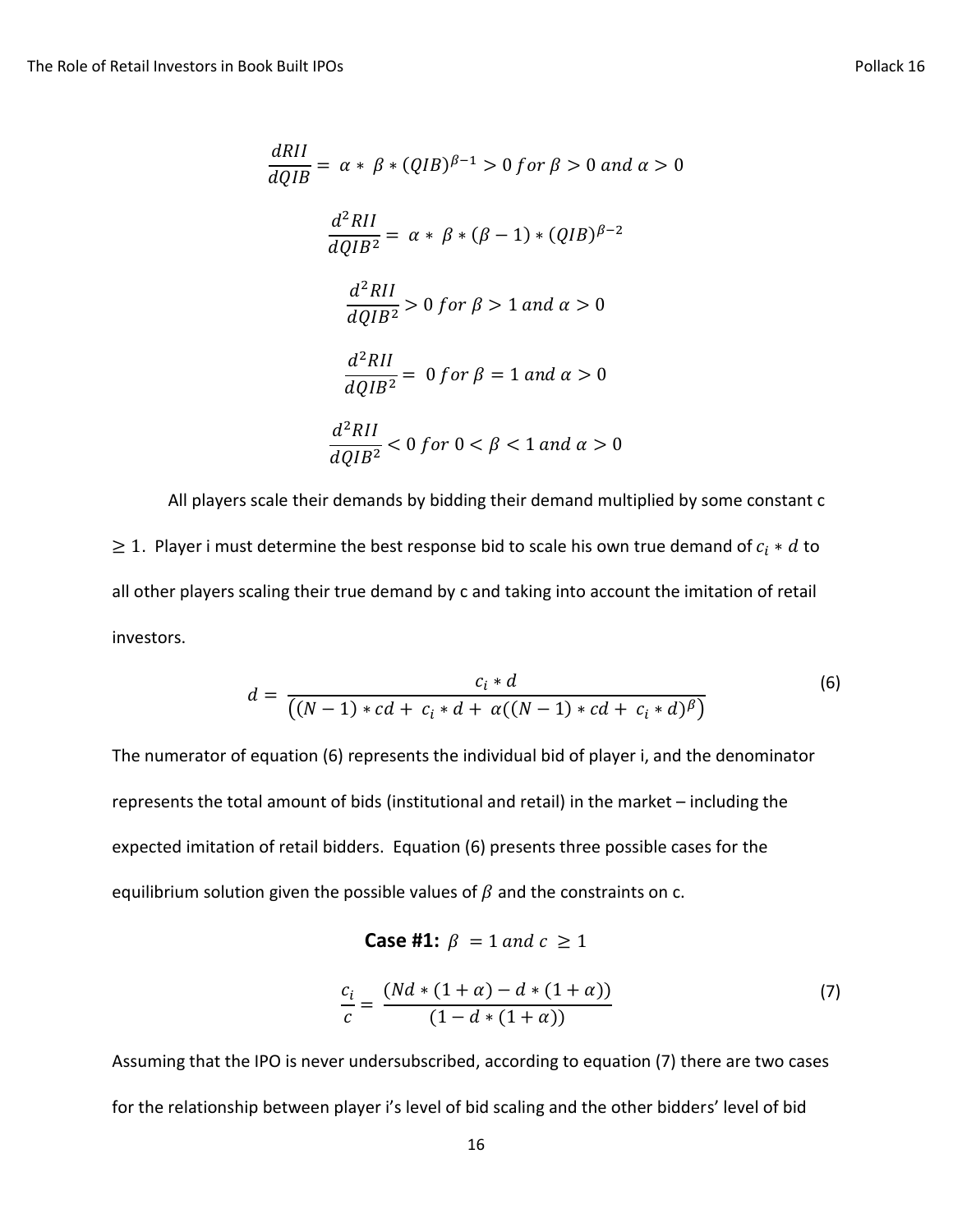scaling. First, if the IPO is perfectly subscribed with the expectation of the entry by the retail bidders, all institutional bidders will bid their true demand. Formally,

For 
$$
Nd * (1 + \alpha) = 1, c_i = c = 1
$$

Second, if the IPO is oversubscribed with the expectation of the entry by the retail bidders, all institutional bidders will scale their true demand by a factor higher than all other institutional bidders – leading to an unstable equilibrium. That is:

$$
For\;Nd*(1+\alpha) > 1, c_i > c
$$

Thus, for a linear imitation function, the only equilibrium is for the bankers to ensure perfect subscription. A linear retail demand function cannot provide an equilibrium with both oversubscription and overbidding; the other option is for a non-linear retail demand function. Taking the natural log of equation (6) yields the following:

$$
\ln \alpha + \beta \ln((N-1)cd + c_i d) = \ln(c_i - (N-1)cd - c_i d)
$$
 (8)

It will be assumed for equilibrium that  $\frac{c_i}{c} = 1$ . This results in the following equilibrium condition:

$$
\ln c = \frac{\ln(1 - Nd) - \beta \ln(Nd) - \ln \alpha}{\beta - 1} \tag{9}
$$

The final two cases of equilibrium are now examined.

**Case #2:** 
$$
\beta > 1
$$
 and  $c \ge 1$ 

In this case, the denominator of equation (9) must be greater than zero, and given the constraints on c, this yields the condition below that the numerator of equation (9) must be greater than or equal to zero.

$$
\ln(1 - Nd) - \beta \ln(Nd) - \ln \alpha \ge 0
$$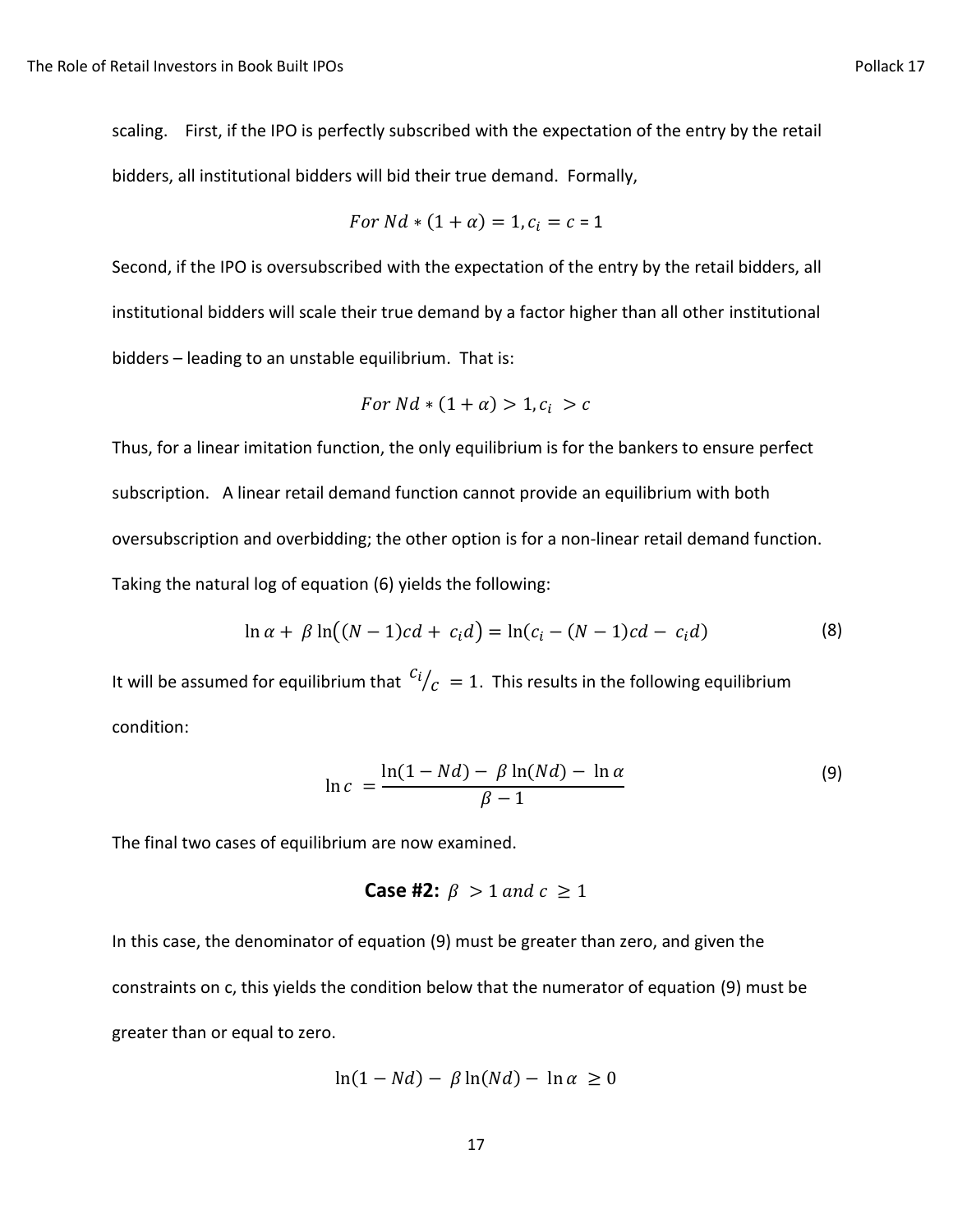$$
1 - Nd - \alpha (Nd)^{\beta} \geq 0
$$

But the investment banks will always ensure that there is never any undersubscription.

Therefore, the total bids of both institutional and retail investors must equal the normalized total share count of one.

$$
1-Nd-\alpha(Nd)^{\beta}=0
$$

This then implies that equation (9) is equal to zero, and thus:

$$
c\ = 1
$$

In this case, when  $\beta > 1$  and retail imitation increases at an increasing marginal rate, the only stable equilibrium is for the IPO to be perfectly subscribed, including the expectation of the entry by the retail bidders. This leads all institutional bidders to bid their true demand, and all bidders (both institutional and retail) to be allocated their bids. The high level of imitation makes it impossible for the institutional investors to ever receive their true demand in an oversubscribed IPO because the cost of imitation is always greater than the benefit from overbidding; therefore, the banks must simply ensure perfect subscription.

**Case #3:** 
$$
\beta
$$
 < 1 and  $c \ge 1$ 

In this case, the denominator of equation (9) must be less than zero, and given the constraints on c, this yields the condition below that the numerator of equation (9) must be less than zero.

$$
\ln(1 - Nd) - \beta \ln(Nd) - \ln \alpha < 0
$$

Therefore, the total bids of both institutional and retail investors must be greater than the normalized total share count of one.

$$
1 - Nd - \alpha (Nd)^{\beta} < 0
$$

This then implies that equation (9) is greater than zero, and thus: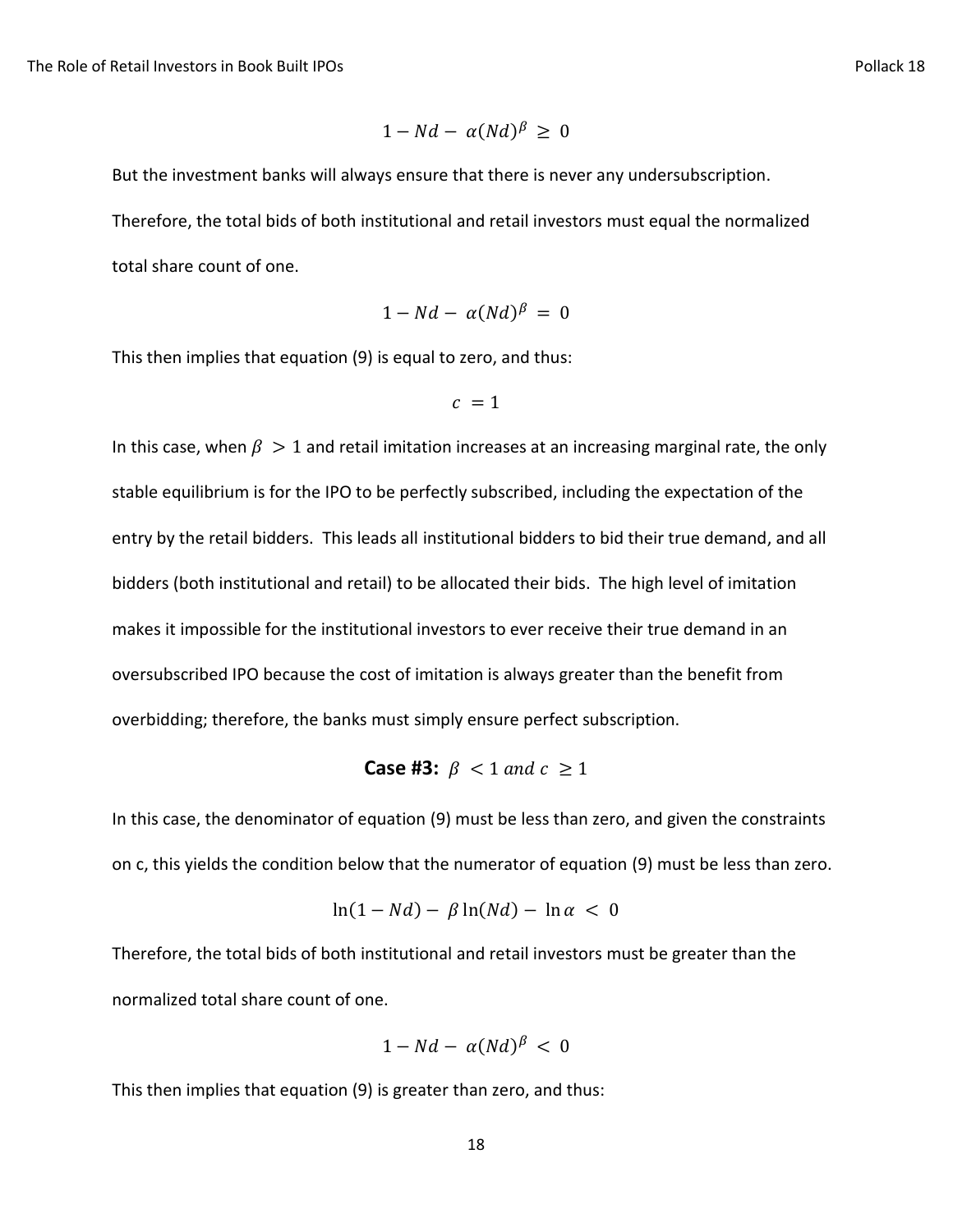#### $c > 1$

In this case, when  $\beta$  < 1 and retail imitation increases at a decreasing marginal rate, the only stable equilibrium is for the IPO to be oversubscribed, including the expectation of the entry by the retail bidders. This allows for a stable equilibrium with overbidding of true demands. The low level of imitation makes it possible for the institutional investors to still receive their true demand in an oversubscribed IPO because the costs of imitation eventually equilibrate to the benefits of overbidding.

In conclusion, the model shows that a bidding equilibrium can occur in oversubscribed IPOs if there is a cost to overbidding (i.e., imitation by other bidders). If the imitation occurs at a constant or increasing rate, then there can be no stable equilibrium with overbidding and oversubscription. Bankers will then choose to price the shares to ensure perfect subscription including the expected retail bidding. Institutional investors will bid their true demand and receive that many shares; retail investors will get exactly as much as they bid. This suggests that in the case of increasing or constant marginal rates, demand should vary very little above perfect subscription. Therefore, all investors would be satisfied with their allocation, and most secondary performance would likely be due to external market conditions or information leakages [Chowdhry and Sherman (1996)].

If the imitation occurs at a decreasing marginal rate, then bankers will price the shares to ensure oversubscription, including the expected retail bidding. Institutional investors will scale their bids above their true demand and still receive their demanded shares; retail investors will be allocated shares less than their bid. This suggests that in the case of diminishing marginal rates, bids by institutional investors should have no relationship with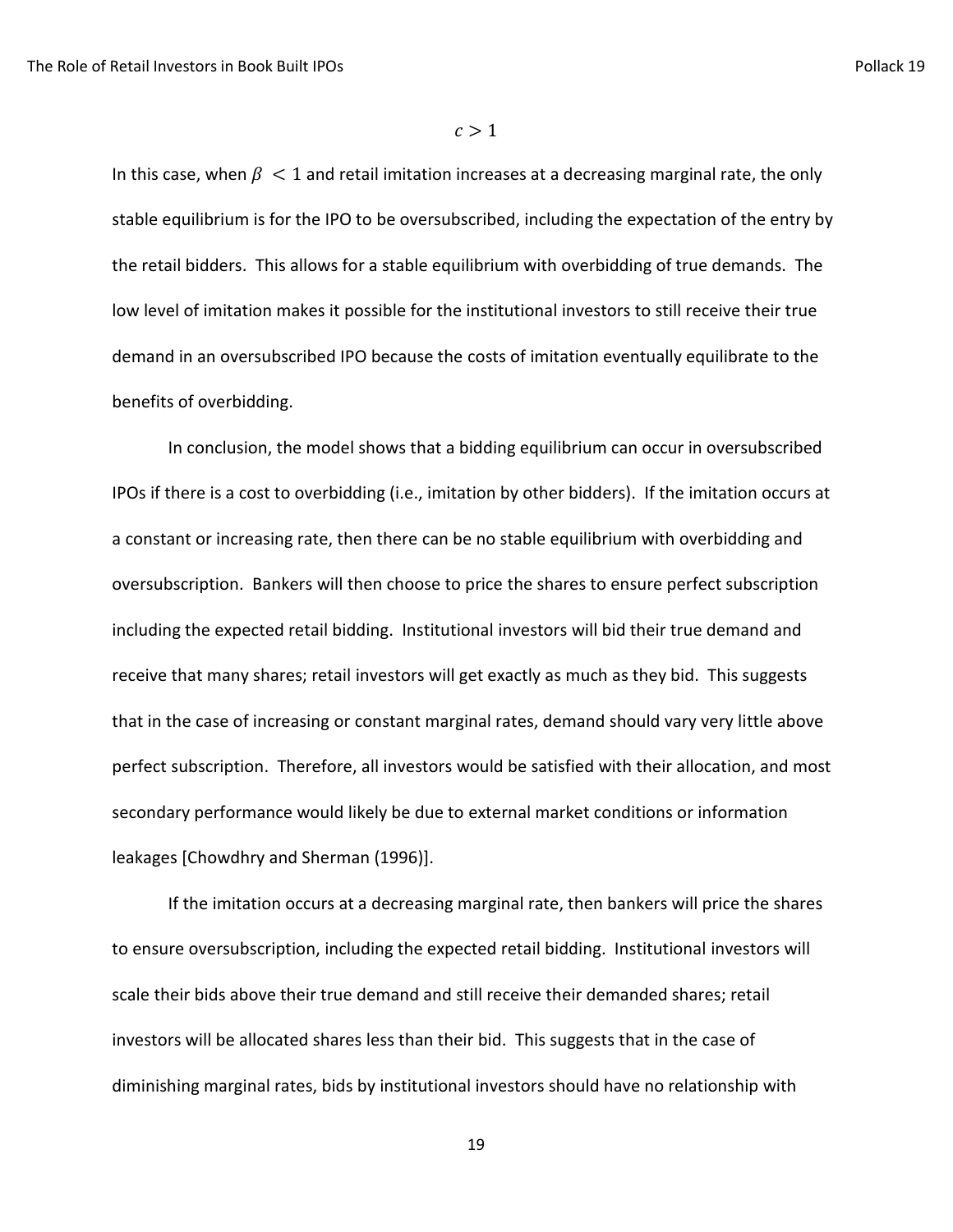secondary pricing; banks ensure that institutional investors receive as many shares as they really demand. However, it is unclear whether retail bids will have a connection to secondary performance since retail investors do not know the institutional investors' private demand or level of bid scaling. To put it simply, retail investors may or may not grasp that institutional investors are inflating their bids and by how much. If retail investors understand that the institutional investors have scaled their bids, then retail share rationing should not be a surprise to the retail investors. Retail investors would understand that they were rationed at the same level as the institutional investors and that the high levels of institutional bids do not translate exactly into high levels of institutional demand. On the other hand, if retail investors do not understand that institutional investors have scaled their bids, then the high levels of institutional bids would be perceived as high levels of institutional demand; therefore, the high degree of retail share rationing would come as a surprise to the retail investors leaving them to believe that they have unmet demand. Thus, retail bidding would potentially predict secondary performance. In the next section, I will test which of those outcomes are observed in practice using data from the IPO Indian market.

### **IV: Data**

I will now attempt to bring the model's prediction to the data. I will focus on the Indian IPO market both because of the availability of subscription data and the unique regulations that are comparable to the economic model. India represents an interesting and useful case study for IPOs. Until 1992, Indian issuers and banks had little to no pricing or allocation flexibility; in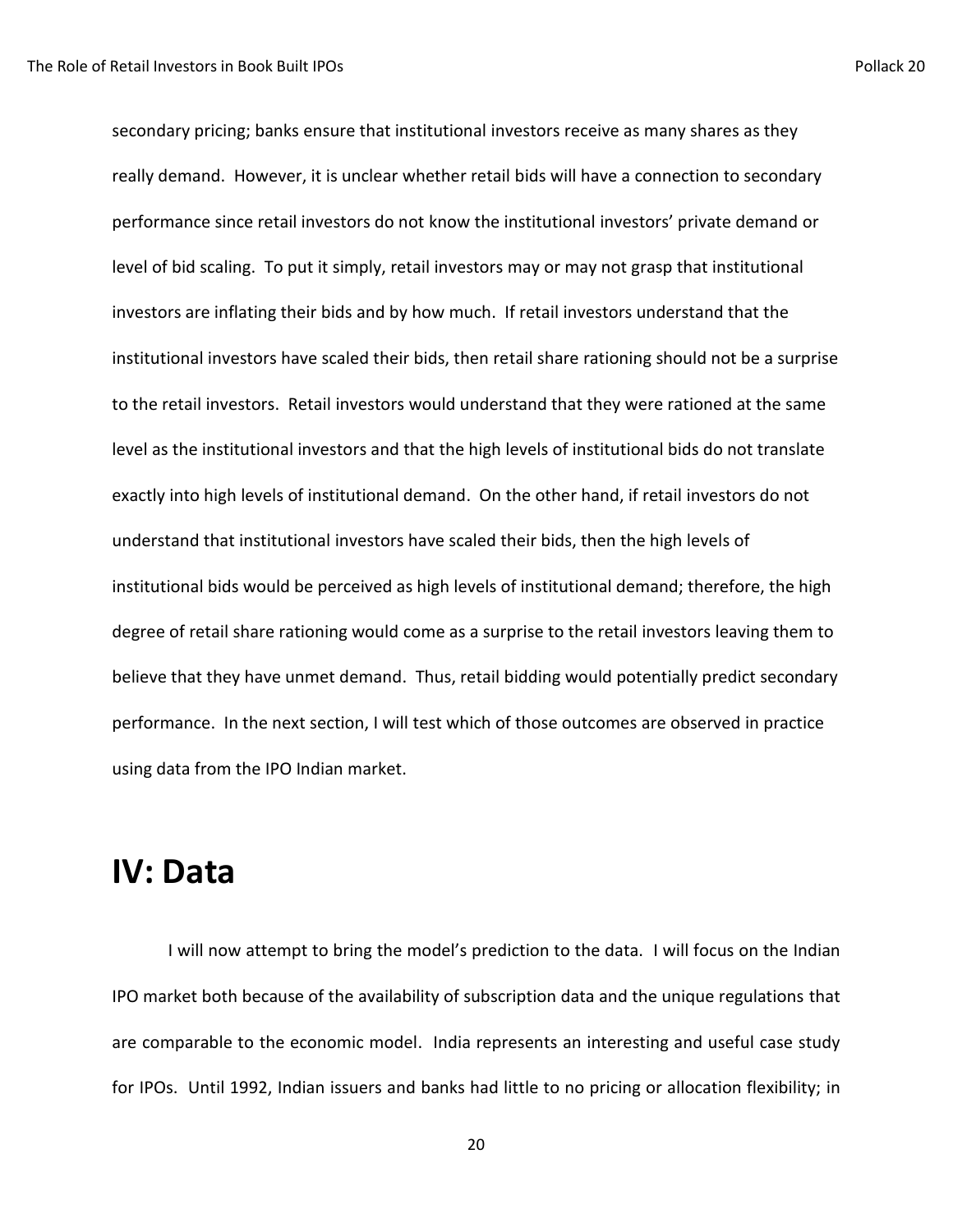1999, pricing flexibility was allowed and, more importantly, discretionary allocation was allowed for certain types of investors. Under these new regulations, retail investors, qualified institutional buyers, and non-institutional buyers are each treated as three bidder pools and are given a fixed portion of all shares. The proportion of shares allocated to each investor group is currently 50% for qualified institutional bidders, 35% for retail bidders, and 15% for noninstitutional high net worth bidders. Additionally, the 1999 regulations allowed for a choice between fixed price auctions with pro-rata allocation and a hybrid book building process. In this hybrid process, a fixed price auction was used for retail investors and a book building process with allocation for the qualified institutional bidders. Since 1999, book building has become the nearly unanimous choice for Indian IPOs. For example, book building was used for 36 of 37 successful IPOs in 2011. Bubna and Prabhala (2008) discovered that between 1999 and 2005, Indian book built IPOs demonstrated less underpricing compared to fixed price auctions. They also highlighted the strange phenomena that despite lower underpricing, book built IPOs demonstrated greater oversubscription and book built oversubscription was less sensitive to underpricing. This confirms the theory that book built IPOs lead to greater information discovery prior to offering.

In 2005, Indian regulation once again changed, and underwriters in the book building process were no longer permitted to control allocation for qualified institutional buyers; all allocation was done pro-rata within each investor group. As Bubna and Prabhala (2008) eloquently note, "so what the Indian IPO market calls a book built IPO after November 2005 is a dirty Dutch auction in the parlance of the auction literature" (p. 9). Indian IPOs now combine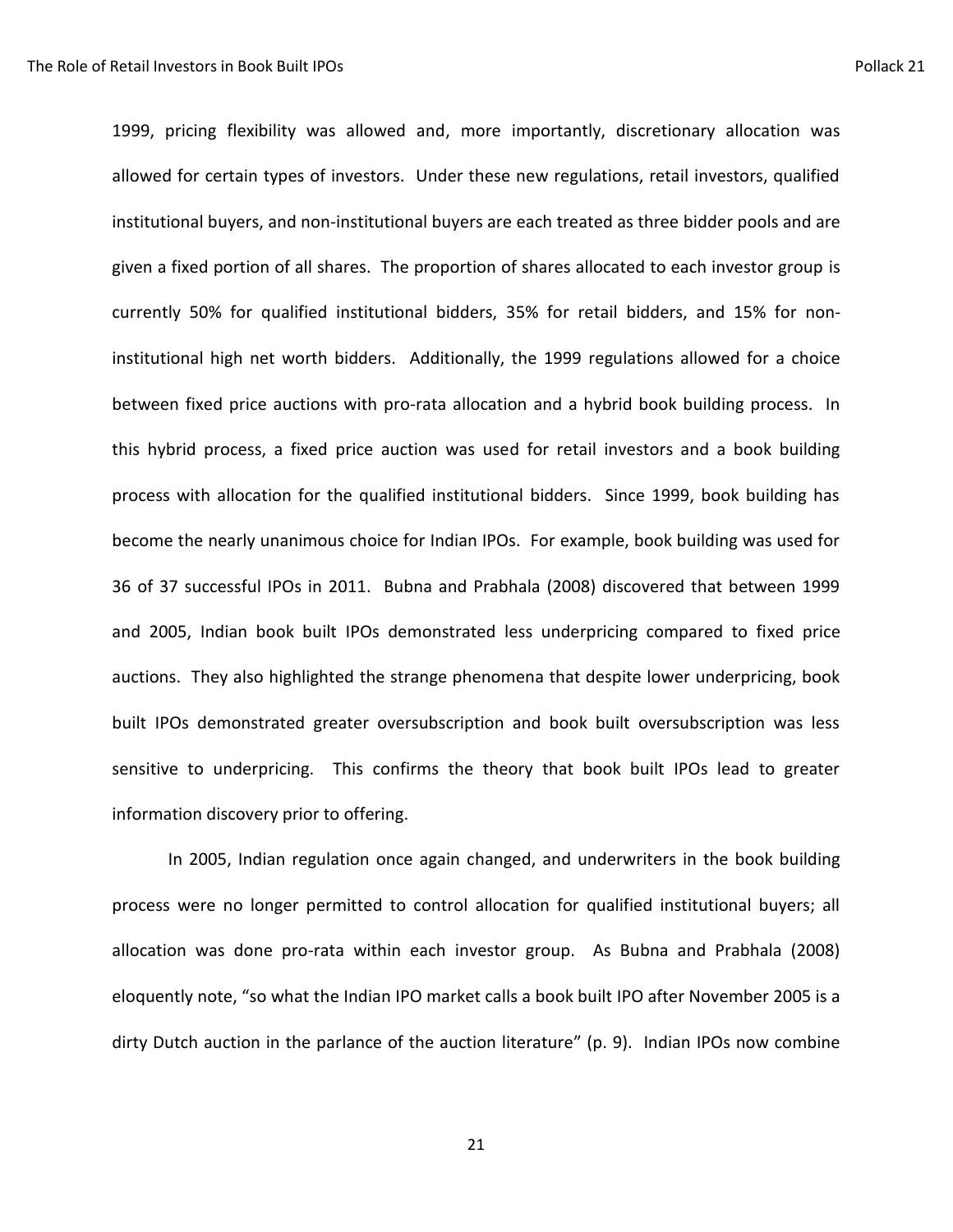the unique bidding strategies of fixed price auctions (since there is no possibility of cronyism in allocation) with the positive price discovery effects of book building.

The Indian IPO process is fully transparent. By regulation, all investors must submit public bids throughout the book building process. This allows for observation of the cumulative bids of each investor group as the book is built each day; on the other hand, IPO subscription data and bids are privately held by the investment banks in the United States. Khurshed, Pande, and Singh (2009) found that non-institutional bidders tend to follow the lead of institutional buyers during the book building process, likely due to the revealing of private information of large buyers. They determined that institutional bids that occur on the first or second day are highly correlated to retail bids in the final or penultimate day of the book building process. Moreover, they found that in the aftermarket, IPO performance and underpricing is strongly determined by the level of oversubscription by retail investors, which they take as a proxy for unmet demand. However, they find no connection between institutional oversubscription and underpricing, which they can only presume is due to institutional bidders being "satisfied." On the other hand, Chiang, Qian, and Sherman (2010) found in their study of Taiwanese IPO auctions that the entry of more informed institutional bidders led to greater underpricing, and the entry of overbidding and return chasing retail bidders led to lower underpricing. For this reason, they suggest that the presence of retail bidders could lead to instability in IPO outcomes, and thus the access of retail bidders should potentially be restricted. However, these results likely do not generalize for book built IPOs; their study does not account for the consequences of price revealing and setting that arises from the interaction between bankers and investors.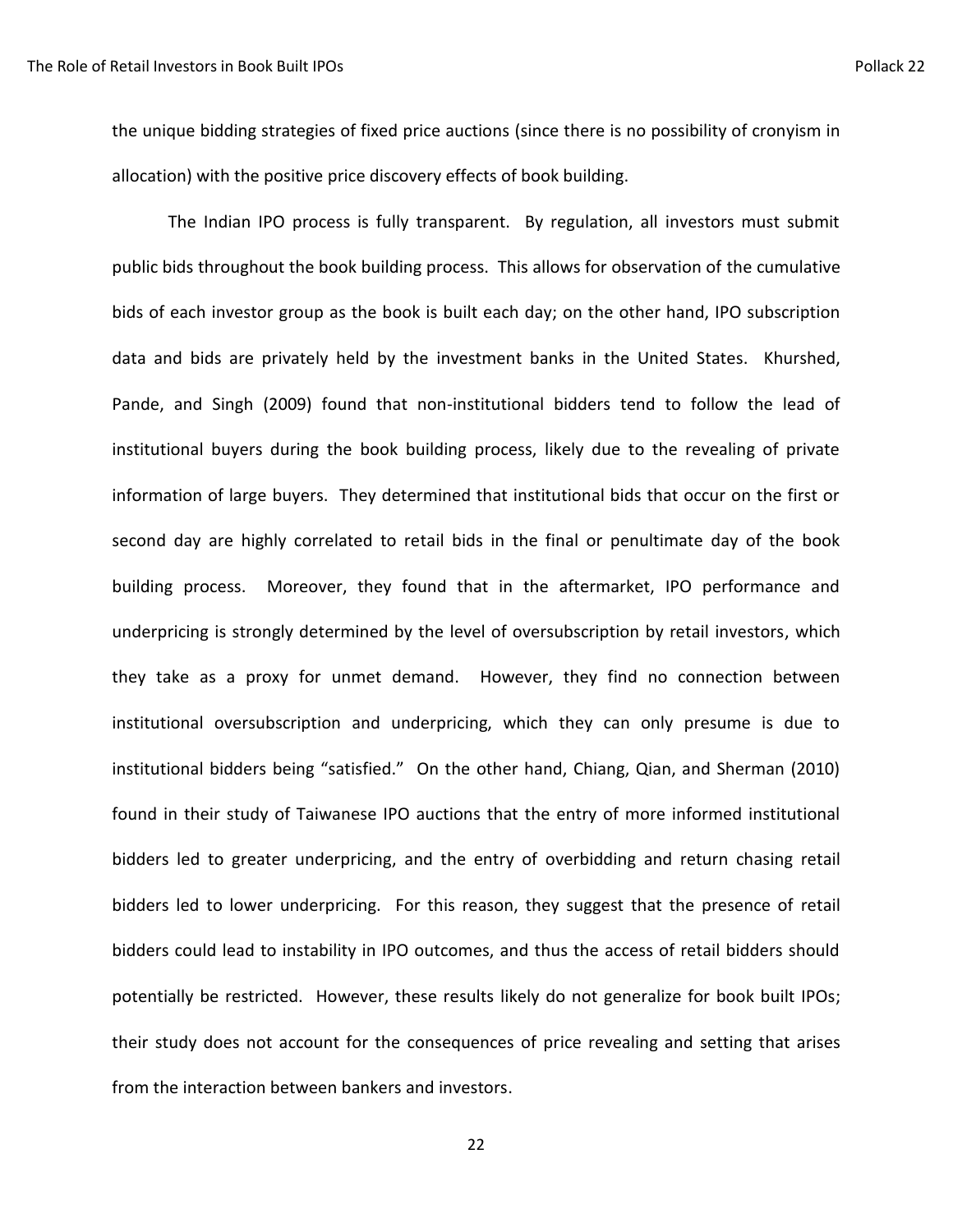$\overline{\phantom{a}}$ 

Between the beginning of 2007 and January 2013, 303 IPOs were filed with the Securities and Exchange Board of India. 287 of these IPOs were successful, and the other 15 were withdrawn due to poor investor interest. Of the successful IPOs, 32 were issued via the fixed price mechanism; the other 255 were issued via the book building mechanism. Subscription and secondary performance data is only available through the SEBI for 251 of the successful book built IPOs.<sup>5</sup> Of these 251 IPOs, I excluded 9 of those from my analysis because they had zero qualified institutional bidder interest, which would be inconsistent with the regression, which relies on the natural log of bidder demand. Attached in the appendix is a table with the summary statistics for the 242 IPOs to be examined in the paper.

In the first column is the number of IPOs per year, which has varied dramatically depending on the general conditions of the market. In the second column is the average size of each IPO in the Indian currency. In the third column is the average total subscription (aggregate of all three investor groups) for each year. The data suggests that certain years display significantly higher aggregate oversubscription. Nevertheless, the fourth and fifth columns reveal that the minimum subscription is almost always greater than one and the maximum can reach incredible highs (but never infinity as game one and two of the model would suggest). In the sixth column is the average underpricing for each year. In a similar fashion to the subscription, certain years display much higher underpricing; this may be a result of the subscription level and/or market conditions. The final two columns show the minimum and maximum levels of underpricing for each year, revealing that banks still fail on many occasions

<sup>&</sup>lt;sup>5</sup> Data not available for Veto Switchgears, Thejo Engineering, Spice Telecom, or Binani Cement.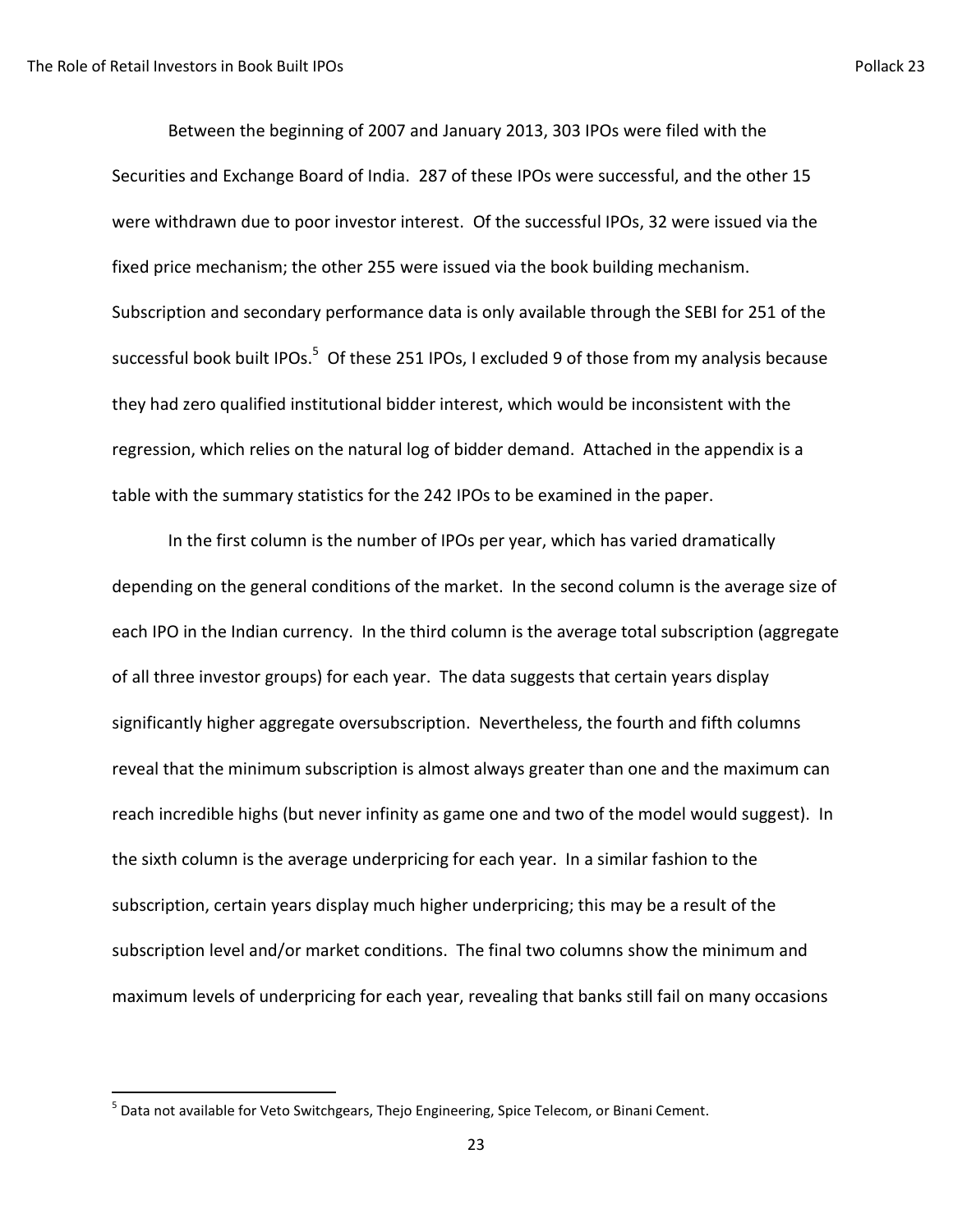to correctly price the shares; however, the upside risk appears to be much greater than the downside risk.

### **V: Empirical Strategy**

First, the theory of retail imitation is tested with the log-linear regression of equation (11) based on the log of equation (10), which comes from the economic model.

$$
\alpha * (QIB_{sub_i} * Issue Size_i * 50\%)^{\beta} = RII_{sub_i} * Issue Size_i * 35\% \tag{10}
$$

$$
\ln \alpha + \beta * \ln \left( QIB_{\text{sub}_i} * I \text{ssue Size}_i * 50\% \right) + \varepsilon_i
$$
\n
$$
= \ln \left( RII_{\text{sub}_i} * I \text{ssue Size}_i * 35\% \right) \tag{11}
$$

 $QIB<sub>sub</sub>$  represents the subscription level for the qualified institutional bidders.  $RII<sub>sub</sub>$ represents the subscription level of the retail individual investors. The subscription level is then multiplied by the size of the IPO and then by the respective portion of shares allocated to each investor class; this then yields the total bid size of each investor group. Non-institutional high net worth bidders (or NII) bidders were excluded as they represent a small portion of the IPO; moreover, it is less obvious how they fit into the economic model of private information as a large client of the banks, but still not as a large institution with research capacities.

The regression will first test whether the sign on  $\alpha$  is greater than zero as the economic model predicts.

$$
H_0^{1}: \alpha = 0
$$
  

$$
H_1^{1}: \alpha > 0
$$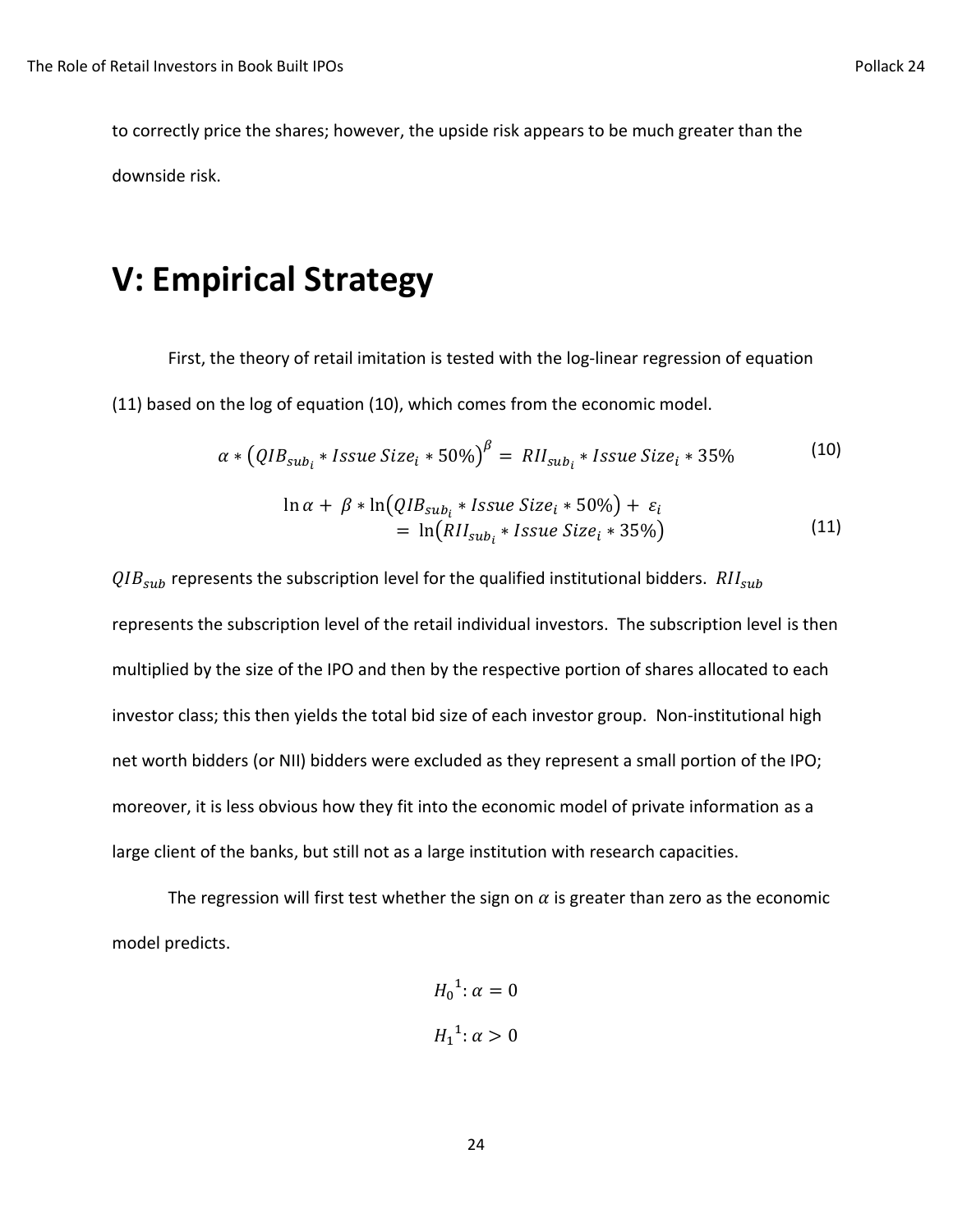Second, the regression will test if the sign on  $\beta$  is directionally correct as greater than

zero.

$$
H_0^2: \beta = 0
$$
  

$$
H_1^2: \beta > 0
$$

Third, if  $\beta$  is greater than zero, then the regression will test if  $\beta$  falls in the range above one or between one and zero.

$$
H_0^3: \beta > 0
$$
  

$$
H_1^3: \beta > 1
$$

The results of the regression of equation (11) are below:

#### SUMMARY OUTPUT

| <b>Regression Statistics</b> |        |
|------------------------------|--------|
| <b>Adjusted R Square</b>     | 0.6169 |
| <b>Observations</b>          | 242    |

|                | Coefficients | <b>Standard Error</b> | P-value  |
|----------------|--------------|-----------------------|----------|
| Intercept      | 2.4599       | 0.1603                | 1.68E-37 |
| $In(QIB*X*.5)$ | 0.4836       | 0.0245                | 3.88E-52 |

The regression has an adjusted R<sup>2</sup> over 60%. Both  $\ln\alpha$  and  $\beta$  are statistically significant at a p-value of.01. The results imply an  $\alpha$  of 11.7032; the positive sign confirms the positive relationship between observed institutional bidding and the retail bidding response. Thus, the alternative hypothesis of  $H_1^{-1}$  that  $\alpha$  is greater than zero cannot be rejected at the 1% statistical significance level. The fact that the regression suggests that  $\alpha$  is much larger than one seems to imply that retail bidders simply represent a much larger source of demand compared to the institutional bidders.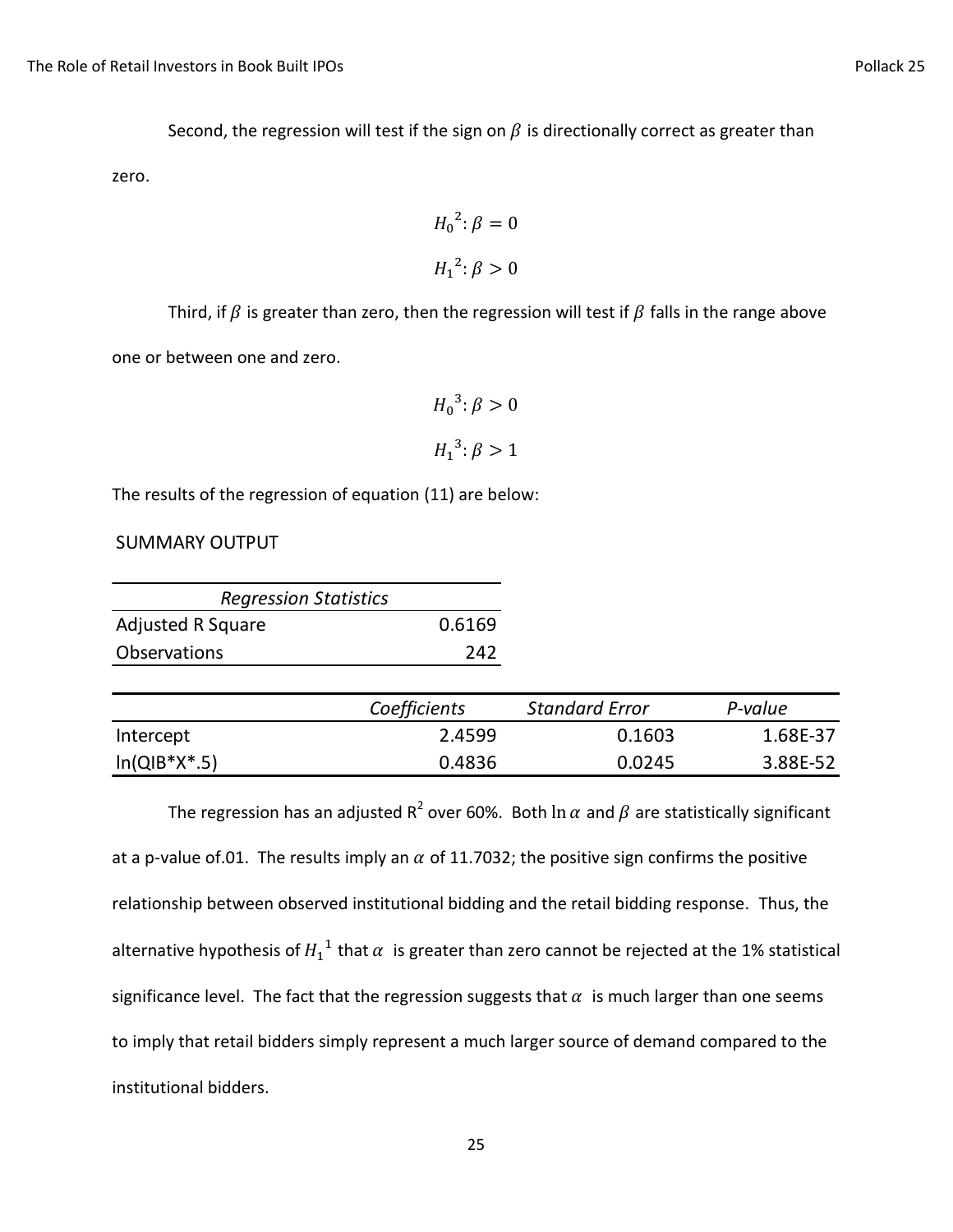The regression results also reveal that  $\beta$  is both greater than zero and less than one with a p-value of .01. Thus, the alternative hypothesis of  ${H_1}^2$  that  $\beta$  is greater than zero cannot be rejected at the 1% significance level. Moreover, the alternate hypothesis of  $H_1^{\; 3}$  cannot be accepted at any meaningful significance level; therefore,  $\beta$  is positive and less than one. The empirical results strongly indicate conditions of sign and range that would lead one to conclude that a stable equilibrium occurs with oversubscription and overbidding as shown by the third case of the third game of the IPO model. This result is consistent with the empirical observations that oversubscription occurs and the widespread belief that overbidding occurs.

The Indian IPO data was also used to recreate the results of Khurshed, Pande, and Singh (2009) to see whether there is a connection between subscription and underpricing, or first day returns. This is tested using the following regression, which is very similar to the model of Khurshed, Pande, and Singh (but excludes company age since incorporation, NII bidding, and pre-listing underpricing since they have no economic significance given the scope of the model):

$$
\beta_0 + \beta_1 * Market Returns_i + \beta_2 * ln(RII_{sub_i} * Issue Size_i * 35\%) + \beta_3
$$
  
 \* ln(QIB<sub>sub\_i</sub> \* Issue Size<sub>i</sub> \* 50\%) +  $\varepsilon_i$  = Under pricing<sub>i</sub> (12)

In a similar fashion to the regression in (11), total retail and institutional bids were backed into given subscription level, issue size, and share allocation percentages. Market returns were determined as the percentage change in the S&P CNX Nifty Index between the opening and the closing of the bidding process on the IPO.

First, I test if market returns are significant predictors of underpricing, implying the sign on  $\beta_1$  is non-zero.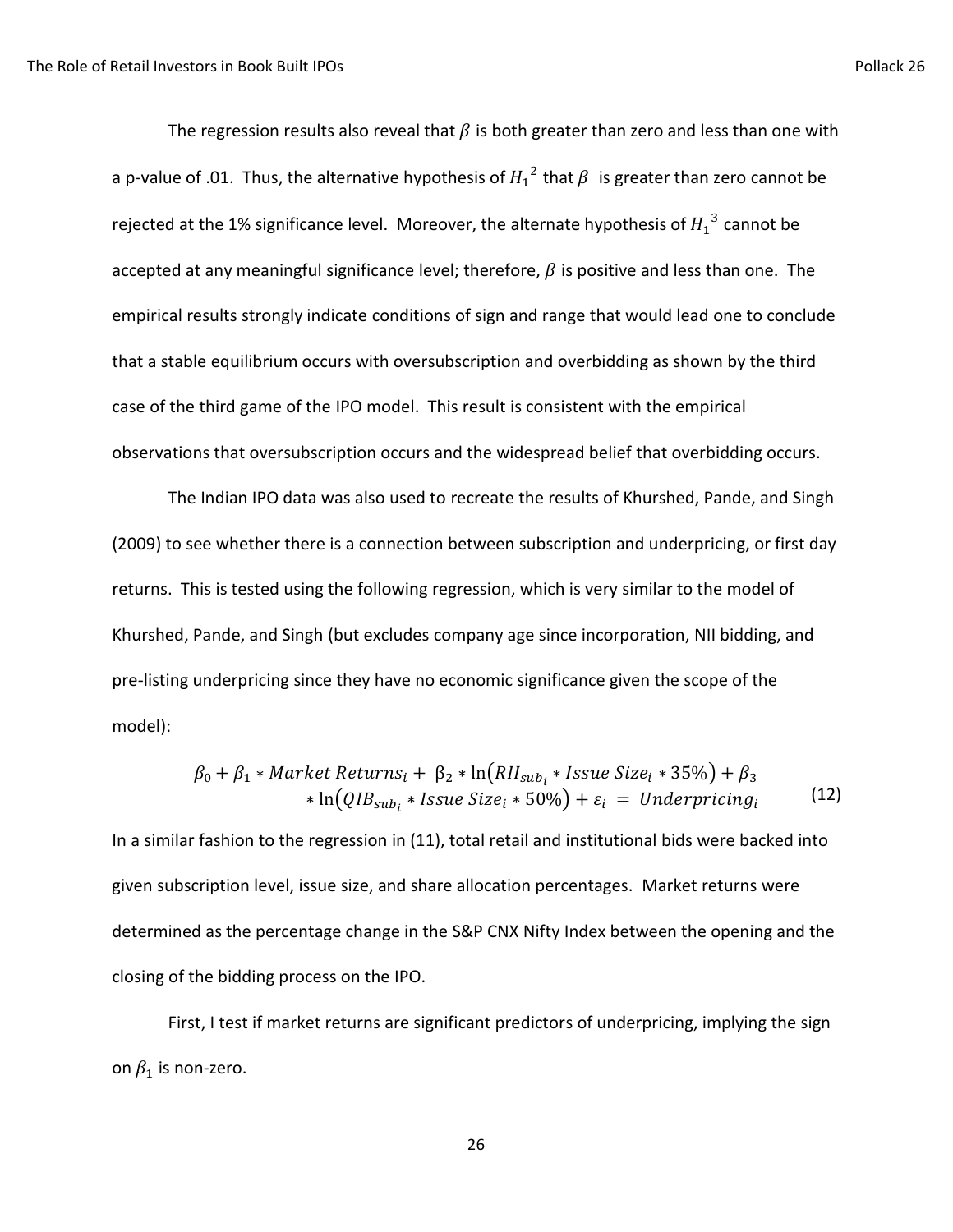$$
H_0^4: \beta_1 = 0
$$
  

$$
H_1^4: \beta_1 \neq 0
$$

Second, I test if retail bidding is a significant predictor of underpricing, implying the sign on 
$$
\beta_2
$$
 is non-zero.

$$
H_0^5
$$
: 
$$
\beta_2 = 0
$$

$$
H_1^5
$$
: 
$$
\beta_2 \neq 0
$$

```
Third, I test if institutional bidding is a significant predictor of underpricing, implying the 
sign on \beta_3 is non-zero.
```

$$
H_0^6: \beta_3 = 0
$$
  

$$
H_1^6: \beta_3 \neq 0
$$

The results of the regression of equation (12) are below:

SUMMARY OUTPUT

| <b>Regression Statistics</b> |        |
|------------------------------|--------|
| <b>Adjusted R Square</b>     | 0.0918 |
| <b>Observations</b>          | 242    |

|                       | Coefficients | <b>Standard Error</b> | P-value |
|-----------------------|--------------|-----------------------|---------|
| Intercept             | $-19.9863$   | 8.7338                | 0.0230  |
| <b>Market Returns</b> | 2.3478       | 0.9777                | 0.0171  |
| $ln(RII^*X^*.35)$     | 8.1793       | 2.4987                | 0.0012  |
| $ln(QIB*X*.5)$        | $-0.9113$    | 1.5382                | 0.5541  |

While the  $R^2$  may not be as high as the results of Khurshed, Pande, and Singh, this is likely due to the exclusion of a few explanatory variables with little economic significance to my model and different sample periods. Khurshed, Pande, and Singh focus on the period of 1999 to 2008; however, this ignores many of the changes in Indian regulation mentioned in section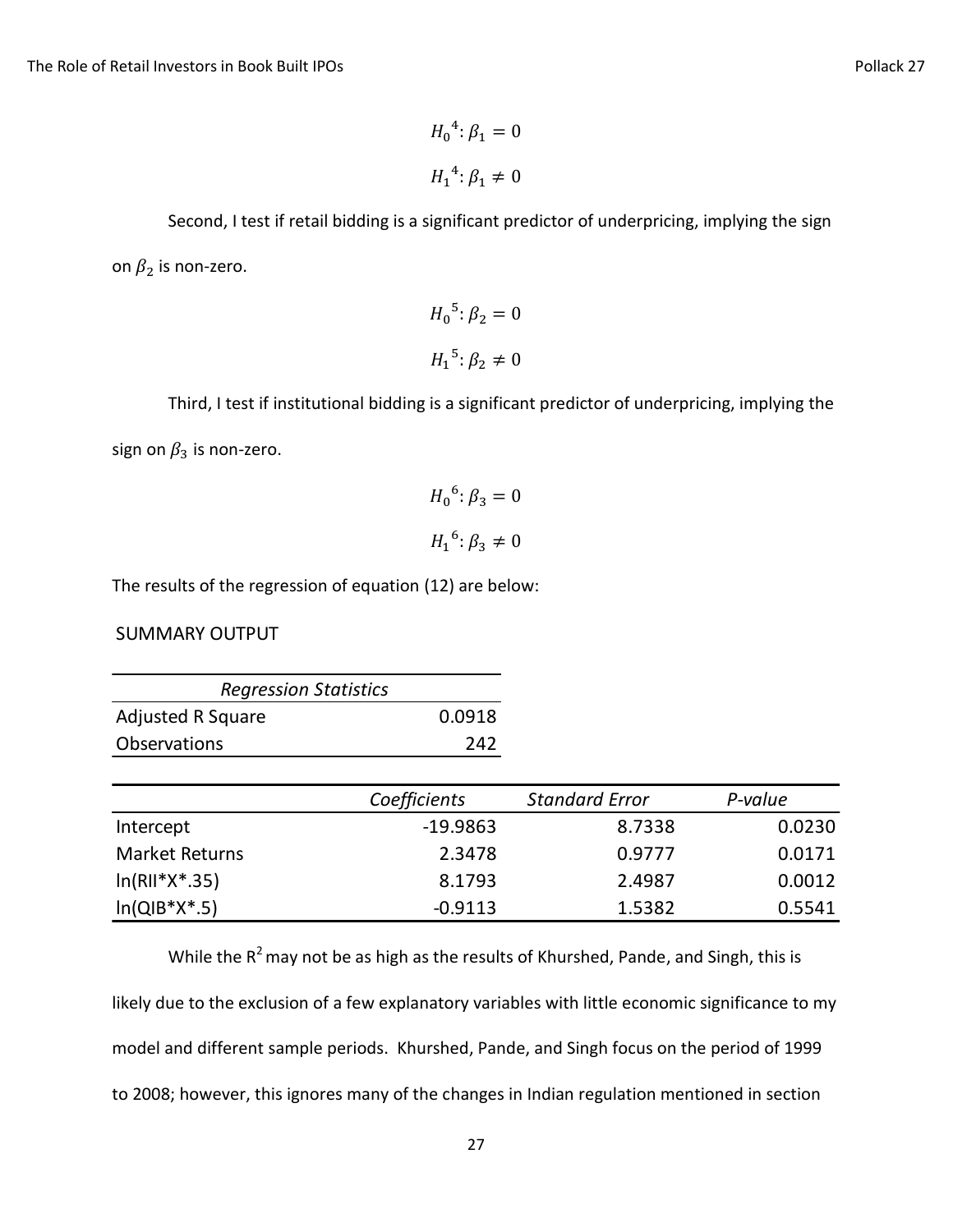IV. Thus, this paper likely presents a more consistent and economically meaningful range of variables and time periods.

Nevertheless, the results for the independent variables are similar in terms of sign and significance.  $\beta_1$  is significant at a p-value of .01. Thus, the alternative hypothesis of  ${H_1}^4$  that is non-zero cannot be rejected at the 1% significance level. Market returns are a significant positive predictor of IPO underpricing, which is to be expected considering it is an equity offering. An increase in the markets of 1% during the bidding process, on average leads to an increase in underpricing by 2.3478%.

Most importantly,  $\beta_2$  is statistically significant at a p-value of .01, whereas  $\beta_3$  is not statistically significant at any meaningful p-value. Retail demand is a significant positive predictor of underpricing. A 1% increase in retail demand is predicted to lead to an increase in underpricing by .01\*8.1793 or .081793%. On the other hand, the null hypothesis of  $H_0^6$  cannot be rejected at any meaningful significance level; institutional demand has no predictive power for underpricing.

These results on the coefficients are identical in direction and significance to Khurshed, Pande, and Singh. The authors can only explain the importance of retail oversubscription for predicting underpricing by calling it a proxy for unmet demand; they assert that for some unknown reason institutional bidders are "satisfied." However, this ignores the fact that by this explanation for the predictive power of retail demand, institutional oversubscription would also count as unmet demand. The authors fail to provide a causal explanation for why one and not the other would predict underpricing. On the other hand, the model presented in this paper presents a theoretical explanation of this question. In the equilibrium case for  $\beta < 1$ , as found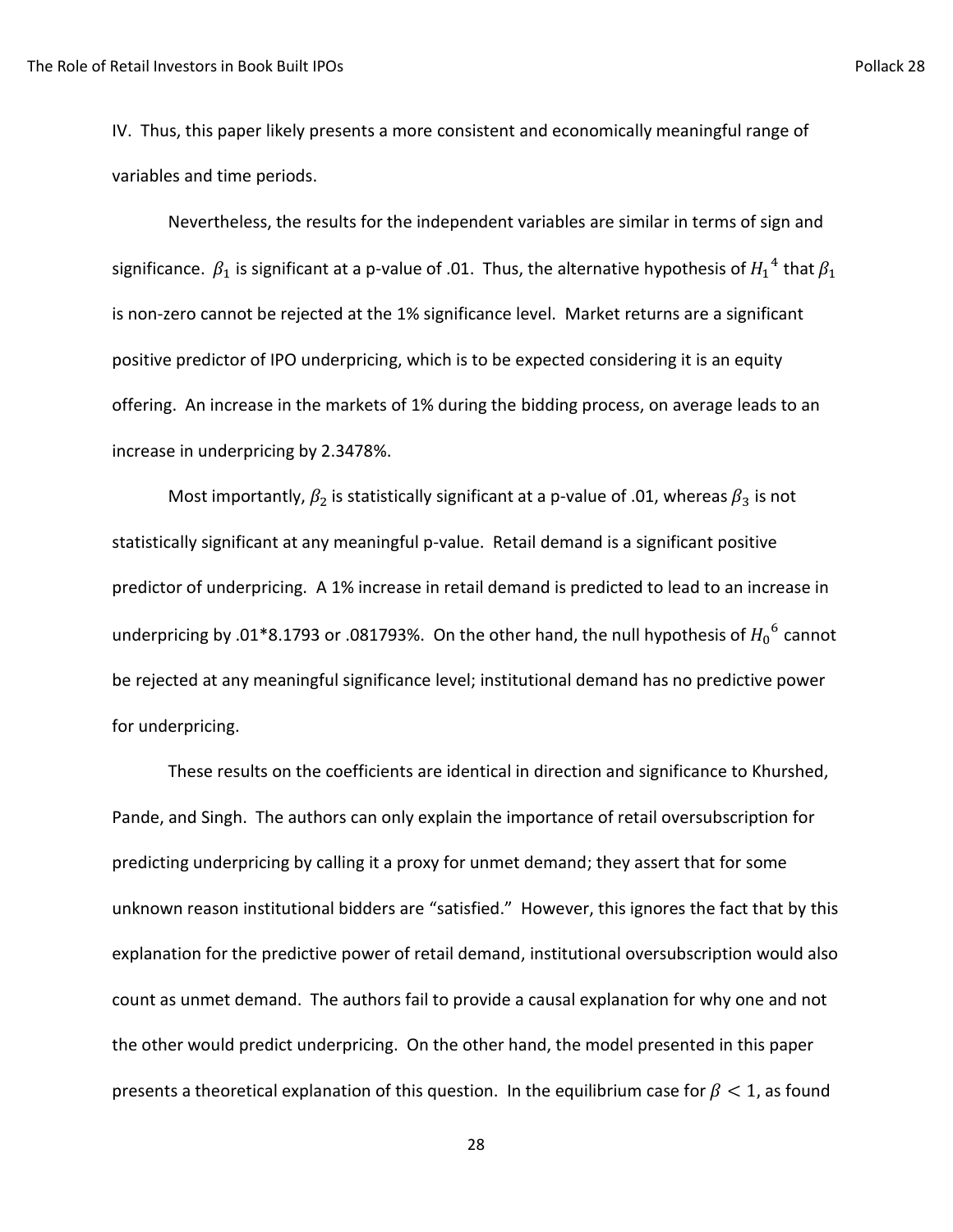in the data, institutional bidders overbid their true demand but in the end receive their true demand in shares. In contrast, retail bidders simply observed the institutional bids without knowing the institutional demand or the precise level of bid scaling. The empirical results of all retail unmet demand leading to oversubscription suggests that the retail bidders simply imitated the institutional bids but did not factor in the level of bid scaling, and thus they perceived their rationing to be too high. This inability to fully understand that the bidders they were emulating scaled their bids likely leads the retail bidders to overestimate their own rationing. This final result is consistent with Chiang, Qian, and Sherman (2010), even though their data focuses on IPO auctions and not book built IPO, that there is a great amount of inexperience on the part of retail bidders.

## **VI: Conclusion**

This paper attempted to understand the phenomenon of oversubscription, overbidding, and underpricing in the IPO market. Removing the effects of subjectivity and cronyism in the book building process (which are still likely unimportant based on the current literature), oversubscription and underpricing were observed in the Indian IPO markets under the context of a model that incorporates overbidding. Given that banks have a clear goal to ensure full subscription at minimum to their IPOs, overbidding can occur in a stable equilibrium, which is a commonly held assumption by bankers and investors, if and only if there is a cost to overbidding –namely the presence of retail imitation. Given the presence of two types of bidders, bankers must accommodate the presence of institutional bidders by ensuring they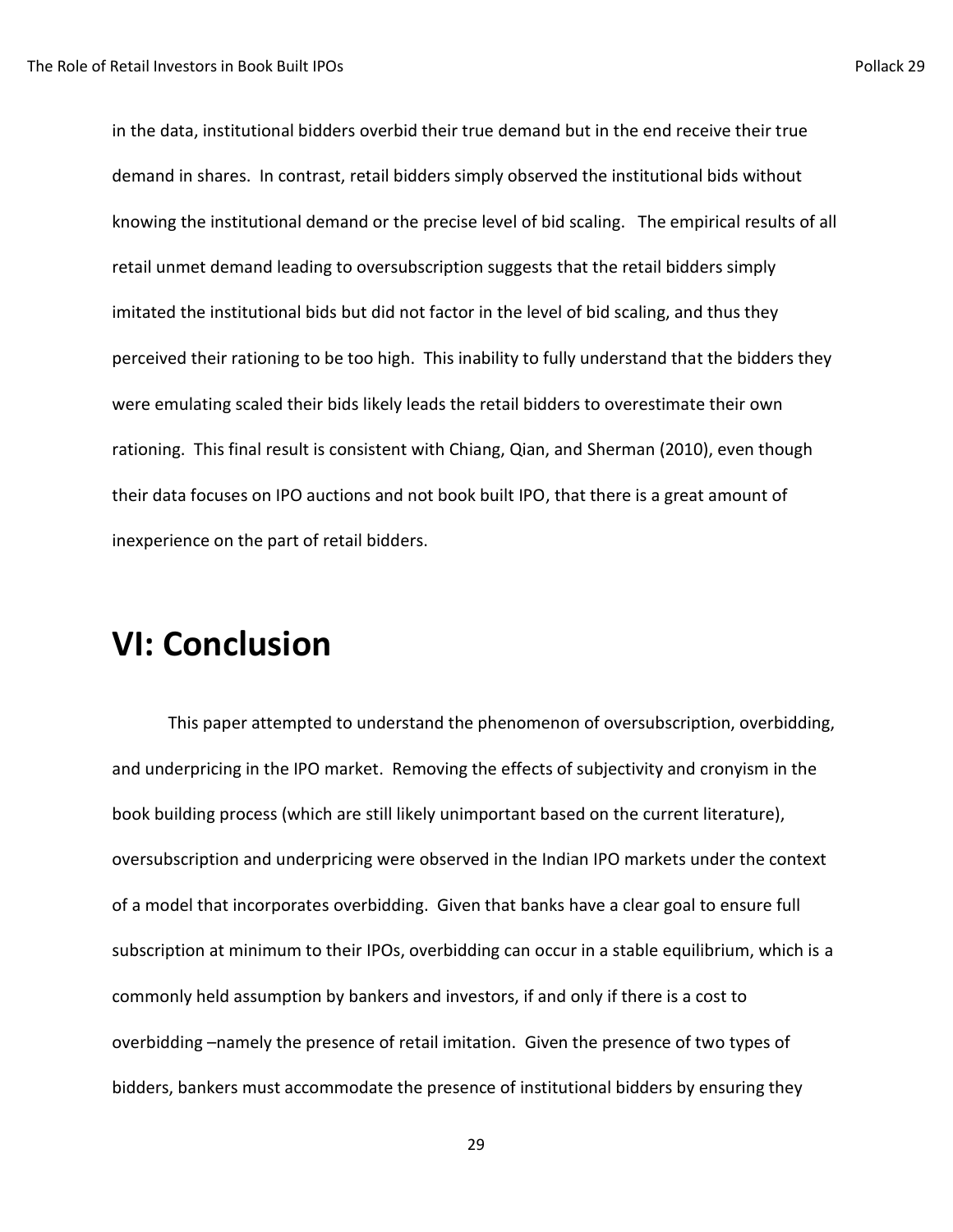receive their full demand in shares after rationing, while allowing retail bidders to copy the observed bidding of institutional bidders. This leads institutional bidders to be satisfied with their allotments, and thus contrary to economic intuition, their oversubscription is no indicator of unmet demand and therefore secondary performance. On the other hand, retail bidders are left guessing the level of demand and overbidding by the institutional bidders; the Indian IPO market indicates that the retail bidders are systematically underestimating or ignoring the overbidding. Accordingly, the retail bidders perceive their rationing as too high, leading retail oversubscription to predict secondary performance.

In conclusion, the Facebook IPO likely revealed that much about subscription data is still not understood on Wall Street, and many aspects have not been addressed thoroughly in the literature. Several of these issues, namely oversubscription (or fixed price auctions with rationing), overbidding, and undersubscription have been addressed individually in the literature, but none have considered how all three potentially work together in a book building setting. As demonstrated in this paper, subscription data can still have economic meaning, despite the ubiquitous presence of overbidding, when conditions resemble the Indian book built IPO. However, this leads to a break down in pure economic connection between demand and prices in the case of institutional bidders but not in the case of retail bidders. Retail investors can and do alter the outcome of IPOs—and not necessarily for the worse. The Facebook IPO may have left investors and bankers too jaded to the fact that oversubscription can predict underpricing if certain conditions arise: specifically, an efficient price discovery process, public knowledge of subscription levels, and pro-rata rationing (or as the literature suggests, a book building allocation not based on cronyism). The high level of retail interest in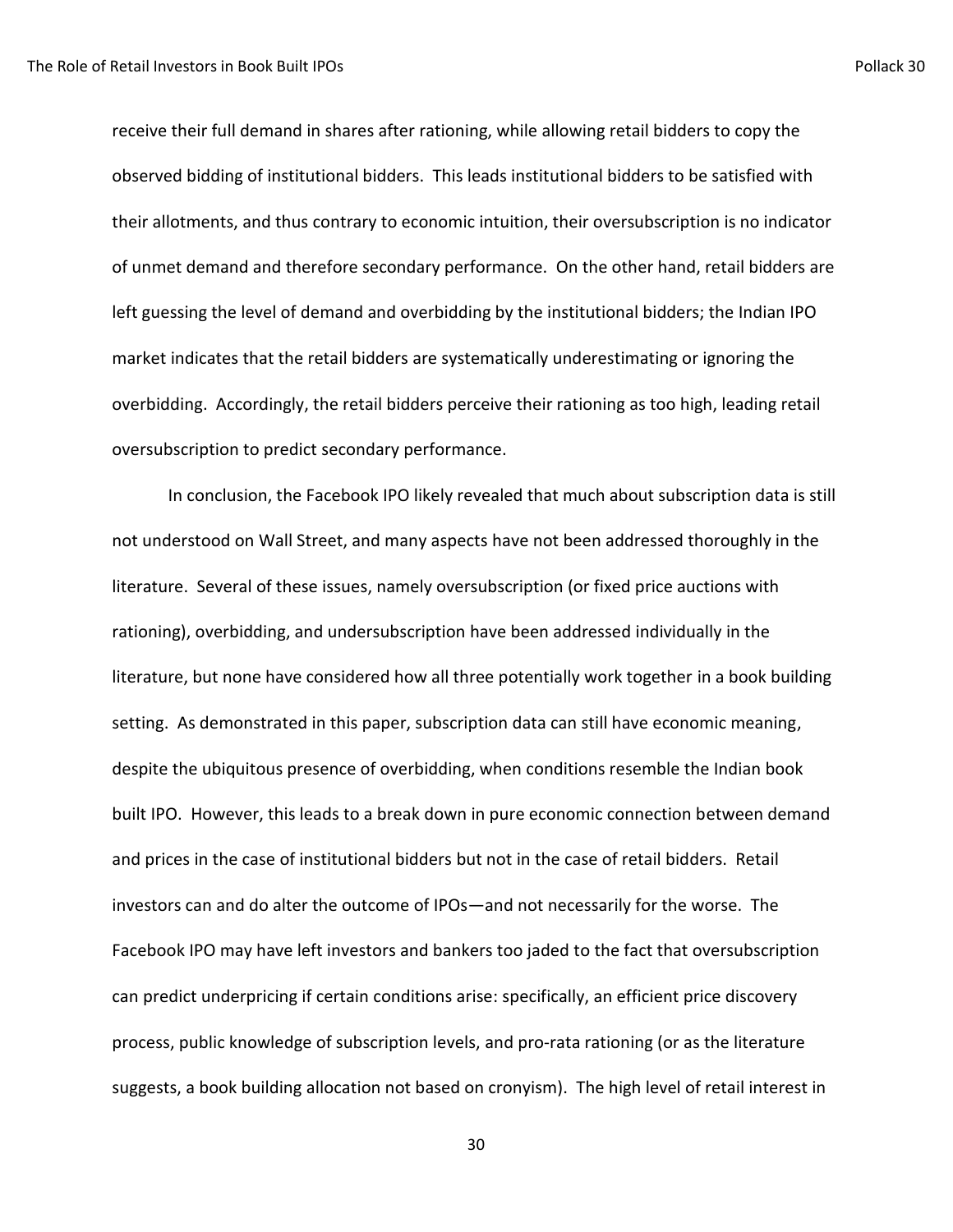the Facebook IPO and the relatively poor performance of the stock early on may simply be an outlier case and not the norm. Perhaps bankers running book built IPOs need to better appreciate the benefit of having retail investors participate in their IPOs since their presence may ensure not only stability, but also positive returns for their coveted institutional investors.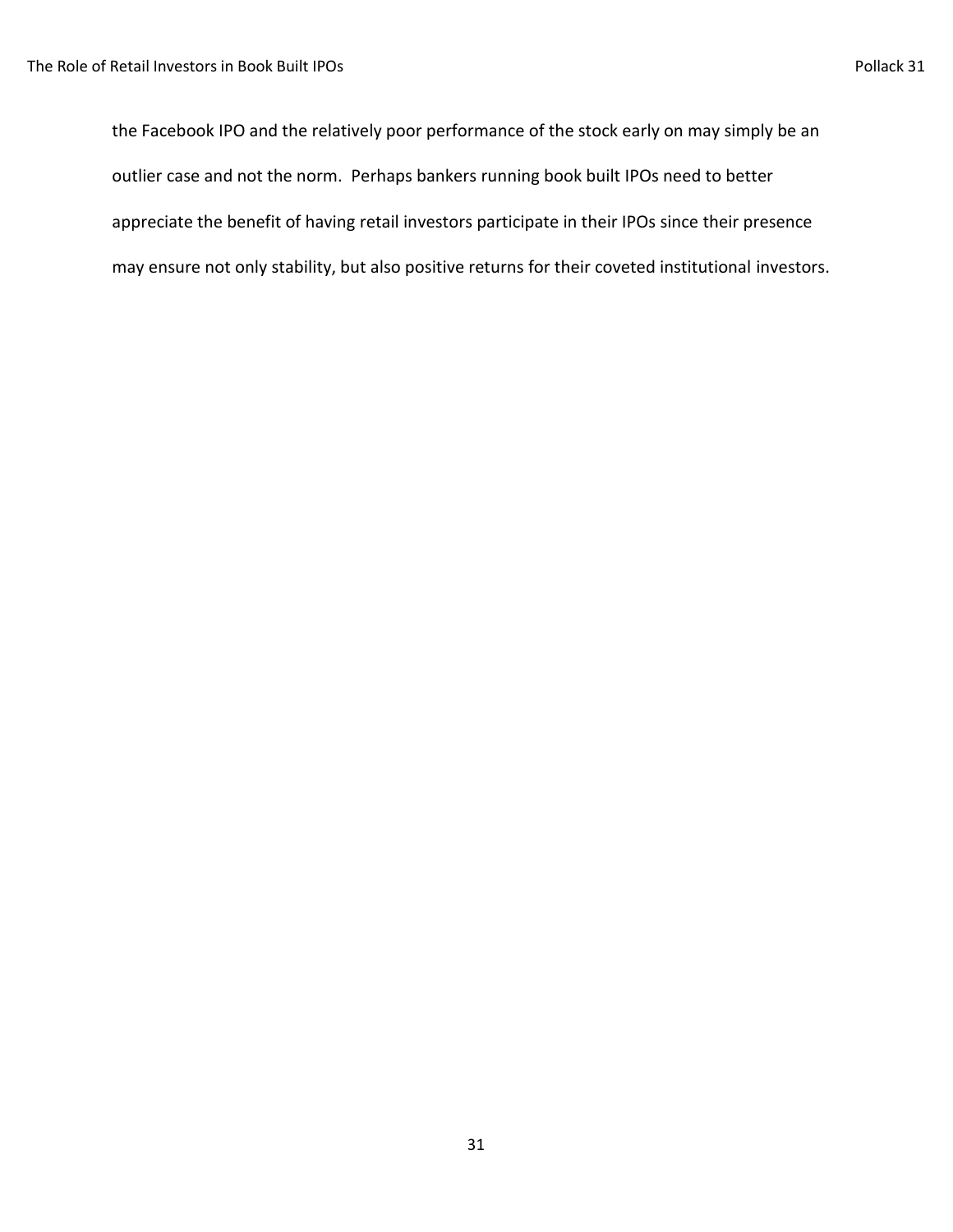## **VII: References**

Aggarwal, Reena, Nagpurnanand R. Prabhala, and Manju Puri. "Institutional Allocation in Initial Public Offerings: Empirical Evidence." *The Journal of Finance* 57.3 (2002): 1421-442.

Anderson, Seth C., T. Randolph Beard, and Jeffery A. Born. *Initial Public Offerings: Findings and Theories*. Ed. R. Eisenbeis and R. McEnally. Boston: Kluwer Academic, 1995.

Back, Kerry, and Jaime Zender. "On the Rationale for the Treasury Experiment." *Review of Financial Studies* 6.4 (1993): 733-64.

Barr, Alistair, and Olivia Oran. "FEATURE-Facebook IPO triggers retail investor craze| Reuters." *Business & Financial News, Breaking US & International News | Reuters.com*. N.p., n.d. Web. 18 Feb. 2013. <http://www.reuters.com/article/2012/05/16/facebook-retailidUSL1E8G9KSI20120516>.

- Benveniste, Lawrence M., and P. A. Spindt. "How Investment Banks Determine the Offer Price and Allocation of New Issues." *Journal of Financial Economics* 24 (1989): 343-61.
- Brennan, M., and J. Franks. "Underpricing, Ownership and Control in Initial Public Offerings of Equity Securities in the UK." *Journal of Financial Economics* 45.3 (1997): 391-413.
- Bubna, A., and N. R. Prabhala. "When Bookbuilding Meets IPOs." *Unpublished Working Paper* (2008): n. pag.
- Chiang, Yao-Min, Yiming Qian, and Anne Sherman. "Endogenous Entry and Partial Adjustment in IPO Auctions: Are Institutional Investors Better Informed?" *The Review of Financial Studies* 23.3 (2010): 1200-230.

"Chittorgarh City Info, IPO / FPO India, Share Broker Comparison." Chittorgarh City Info, IPO /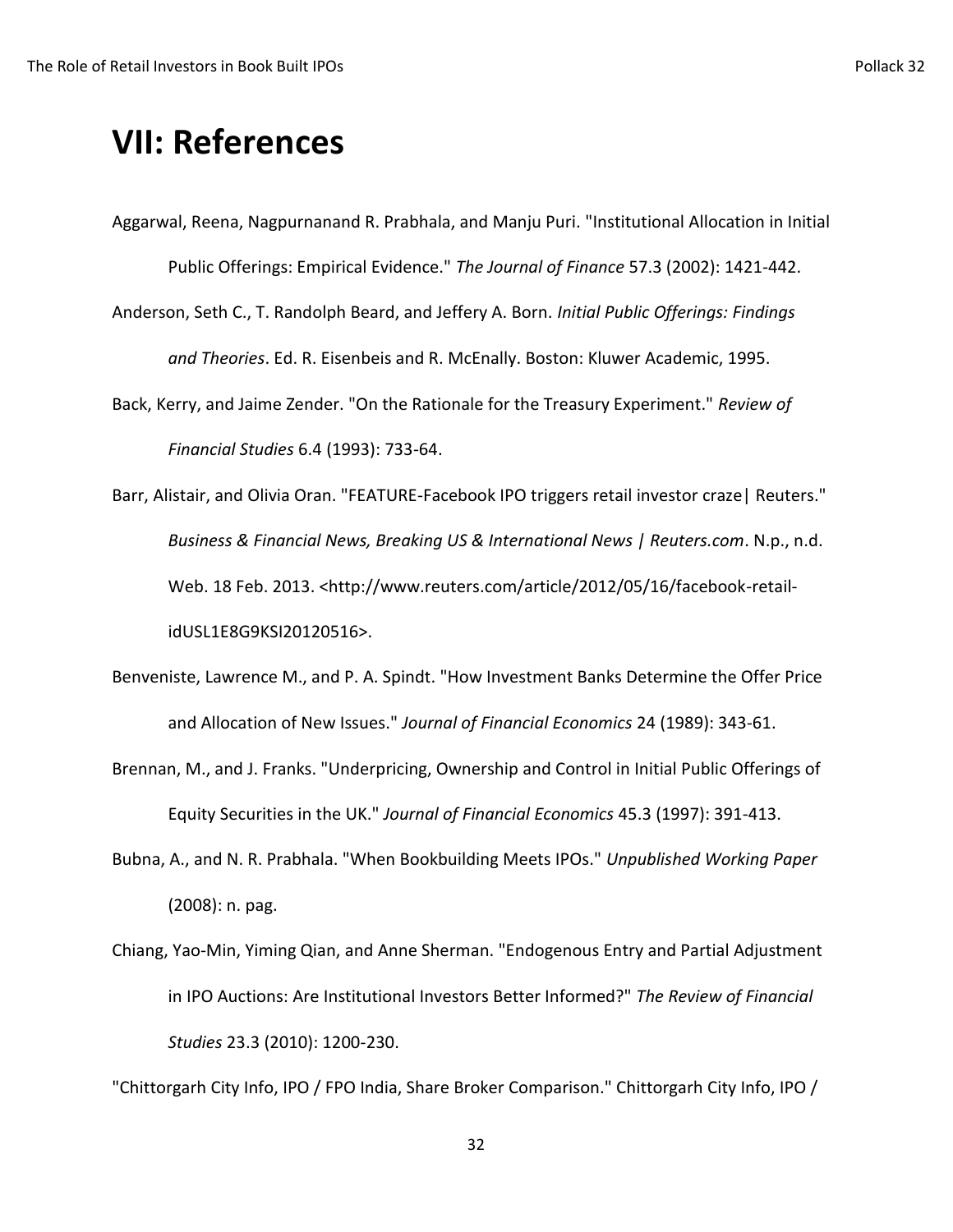FPO India, Share Broker Comparison. N.p., n.d. Web. 1 Dec. 2012.

<http://www.chittorgarh.com/>.

- Chowdhry, B., and A. Sherman. "International Differences in Oversubscription and Underpricing of IPOs." *Journal of Corporate Finance* 2.4 (1996): 359-81.
- Cornelli, Francesca, and David Goldreich. "Bookbuilding and Strategic Allocation." *The Journal of Finance* 56.6 (2001): 2337-369.
- Cowan, Lynn. "'Oversubscribed' Is a Weak IPO Signal." *The Wall Street Journal* [New York] 17 June 2012.
- Derrien, F., and K. L. Womack. "Auctions vs. Book-building and the Control of Underpricing in Hot IPO Markets." *Review of Financial Studies* 16 (2003): 31-61.

Friedman, Milton. *A Program for Monetary Stability.* New York: Fordham UP, 1959.

- Grimm, Veronika, Jaromir Kovarik, and Giovanni Ponti. "Fixed Price plus Rationing: An Experiment." *Experimental Economics* 11.4 (2008): 402-22.
- Hanley, K.W., and W.J. Wilhelm. "Evidence on the Strategic Allocation of Initial Public Offerings." *Journal of Financial Economics* 37.2 (1995): 239-57.
- Hanley, K. W. "The Underpricing of Initial Public Offerings and the Partial Adjustment Phenomenon." *Journal of Financial Economics* 34 (1993): 231-50.
- "Individual History of U.S. Treasury Auctions." *TreasuryDirect*. N.p., n.d. Web. 18 Feb. 2013. <http://www.treasurydirect.gov/indiv/research/history/histmkt/.htm>.
- Khurshed, A., A. Pande, and A. K. Singh. "A Dissection of Book built IPOs: Subscriptions, Underpricing, and Initial Returns." *Unpublished Working Paper* (2009): n. pag. Kutsuna, K., and R. Smith. "Why Does Book Building Drive Out Auction Methods of IPO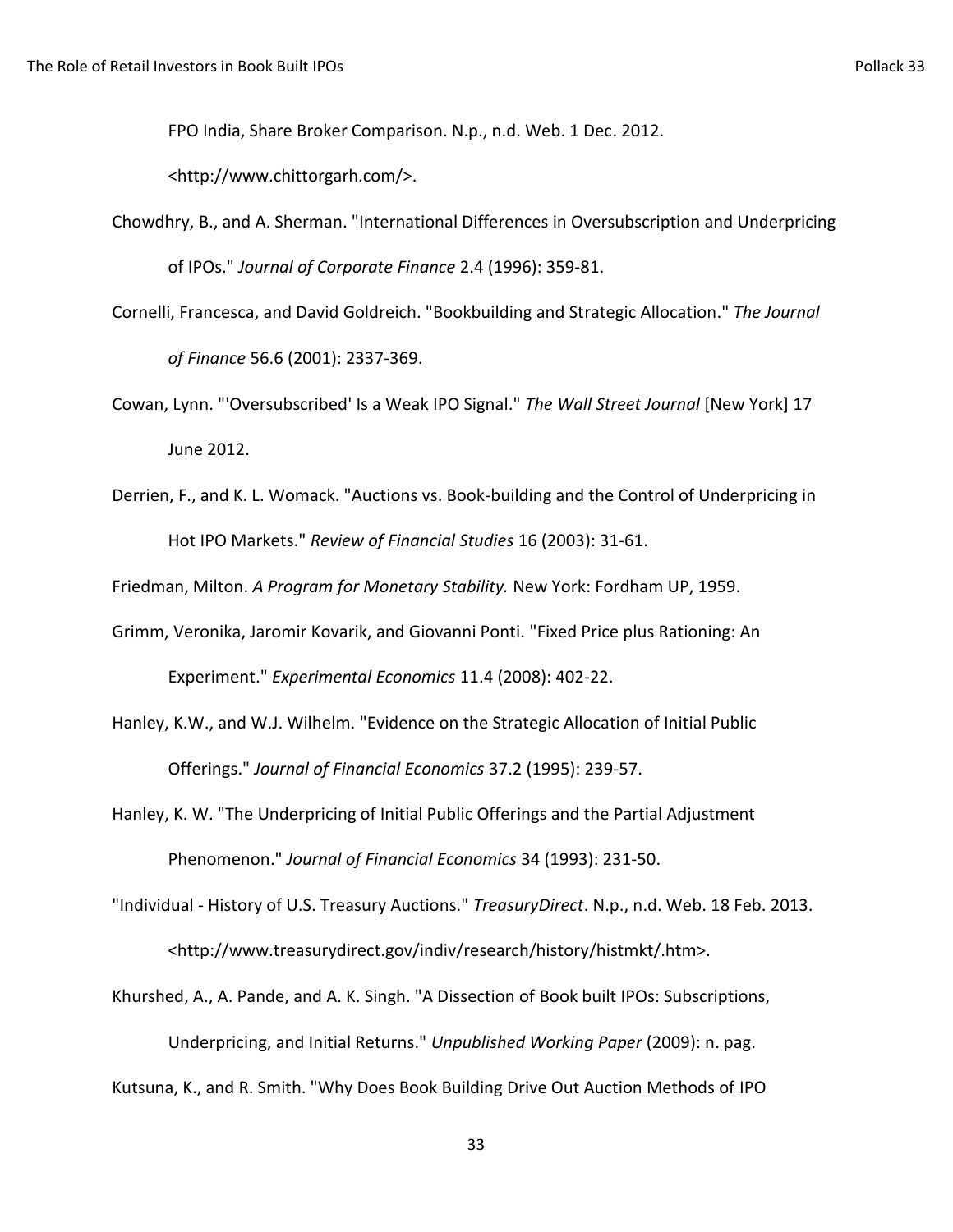Issuance? Evidence from Japan." *Review of Financial Studies* 17.4 (2003): 1129-166.

- Ljungqvist, A., T. J. Jenkinson, and W. J. Wilhelm. "Global Integration of Primary Equity Markets: The Role of U.S. Banks and U.S. Investors." *Review of Financial Studies* 16 (2003): 63-99.
- Loughran, Tim, and Jay R. Ritter. "Why Don't Issuers Get Upset about Leaving Money on the Table in IPOs?" *Review of Financial Studies* 15.2 (2002): 413-43.
- Loughran, Tim, Jay R. Ritter, and Kristian Rydqvist. "Initial Public Offerings: International Insights." *Pacific-Basin Finance Journal* 2.2-3 (1994): 165-99.
- McAfee, R., and J. McMillan. "Auctions and Bidding." *Journal of Economic Literature* 25.2 (1987): 699-738.

Parlour, Christine, and Uday Rajan. "Rationing in IPOs." *Review of Finance* 9.1 (2005): 33-63.

- Rock, K. "Why New Issues Are Underpriced." *Journal of Financial Economics* 15 (1986): 187- 212.
- Sherman, A. "IPOs and Long Term Relationships: An Advantage of Book Building." *Review of Financial Studies* 13.3 (2000): 696-714.

Sherman, A. "Global Trends in IPO methods: Book building versus Auctions with Endogenous Entry." *Journal of Financial Economics* 78.3 (2005): 615-649.

"The Treasury Auction Process: Objectives, Structure, and Recent Adaptations—Federal Reserve Bank of New York." *Federal Reserve Bank of New York*. N.p., n.d. Web. 16 Feb. 2013. <http://www.newyorkfed.org/research/current\_issues/ci11-2/ci11-2.html>.

Wang, J., and J. Zender. "Auctioning Divisible Goods." *Economic Theory* 19.4 (202): 673-705.

Wilson, R. "Auctions of Shares." *Quarterly Journal of Economics* 93 (1979): 675-98.